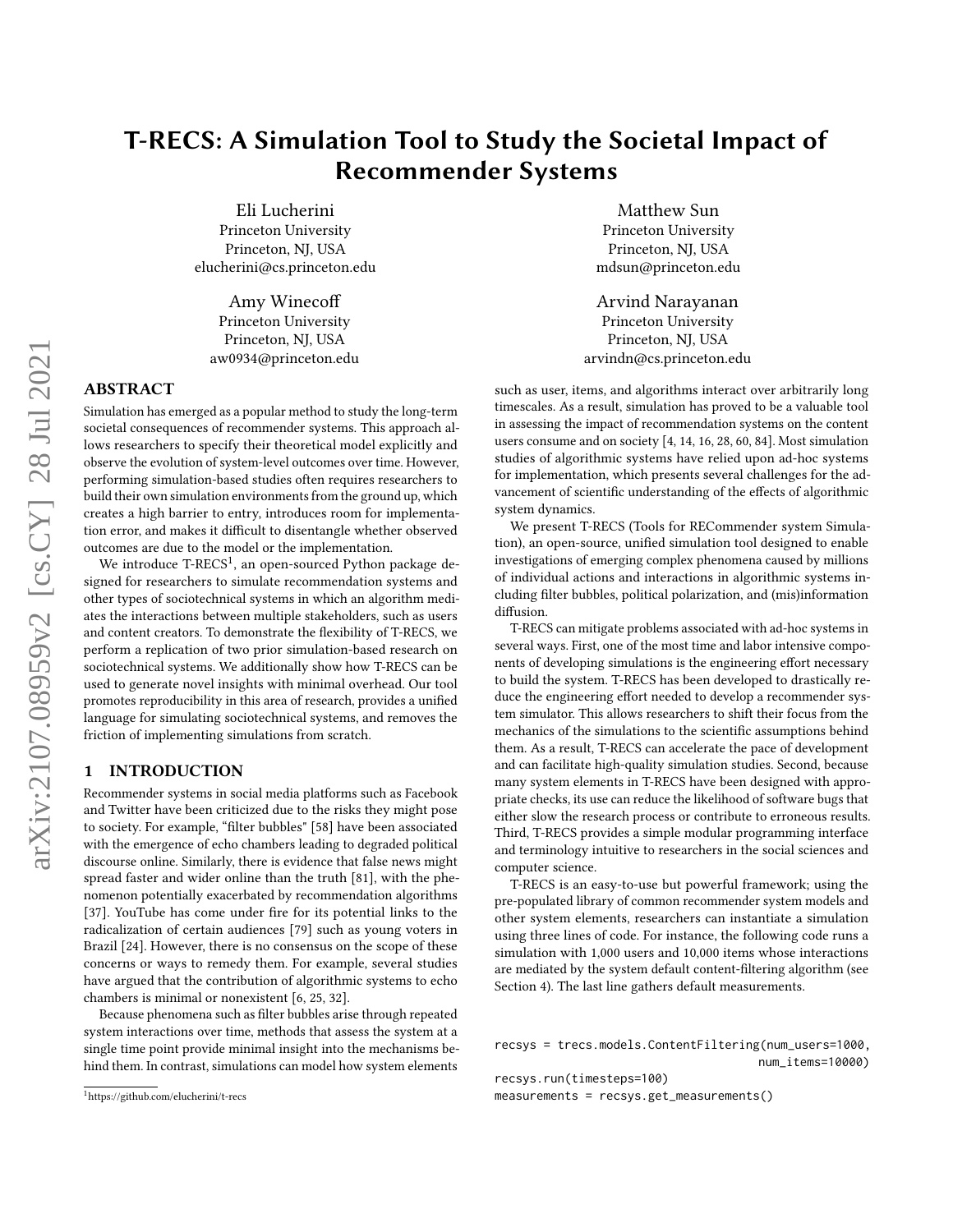With T-RECS, researchers with expertise in social science but limited engineering expertise can still leverage simulation to answer important questions about the societal effects of algorithmic systems. Yet, the framework also provides flexibility for expert users to build upon. For example, researchers can easily specify each user and item's representation in the system, along with new custom measurements.

Applying the same tool to different problems (1) promotes reproducibility by allowing researchers to easily share their simulations; (2) provides a common language to describe problems in the literature; and (3) fosters discovery of principles that apply across seemingly different problems.

In addition to social science and algorithmic researchers, T-RECS can also inform the work of engineers, who can compare algorithmic design choices, as well as policymakers, who can use the results to regulate potentially harmful phenomena.

# <span id="page-1-0"></span>2 BACKGROUND AND RELATED WORK

T-RECS is a tool for evaluating recommendation systems and other algorithmic information systems, especially their societal consequences, based on agent-based modeling. We briefly review the relevant background.

### 2.1 Recommender systems

Recommender systems are responsible for a large part of the content we see and interact with online. For example, in 2018 YouTube reported that 70% of the views were derived from recommendations [\[70\]](#page-13-5). In 2019, over half of the more than 1 billion daily active users on Instagram turned to Explore, the recommendation-driven section of Instagram, at least once a month [\[42\]](#page-12-9); and numbers from 2016 suggest that 80% of the hours streamed by users on Netflix were driven by its recommender system [\[31\]](#page-12-10). Given how frequently recommendations influence our day-to-day lives, understanding how recommendation algorithms influence both short-term and long-term outcomes for users is critical.

The algorithms undergirding recommender systems can take advantage of a variety of information to serve recommendations to users. Collaborative filtering is a subset of recommendation algorithms that leverages patterns in existing user interaction data to generate predictions for new items. Methods such as user-based or item-based collaborative filtering use a nearest-neighborhood approach whereas matrix factorization collaborative filtering uses latent representations of users and items to make predictions. In contrast to wholly interaction-based methods, content-based algorithms take advantage of item or user meta-data (e.g., genre, director for movies). More recently, Bayesian approaches (e.g., [\[62\]](#page-13-6)), reinforcement learning (e.g., [\[85\]](#page-13-7)), and deep learning (e.g., [\[15,](#page-12-11) [82,](#page-13-8) [86\]](#page-13-9)) that draw from methods in machine learning more generally have also been applied to recommendation problems. Hybrid and ensemble approaches leveraging multiple recommendation models are often used to mitigate weaknesses associated with a single algorithm type [\[2\]](#page-12-12).

Recommender systems are typically optimized for predictive accuracy [\[36\]](#page-12-13), but often include additional metrics such as diversity and novelty of content [\[40,](#page-12-14) [87\]](#page-13-10) and, more recently, fairness-related metrics [\[13,](#page-12-15) [21,](#page-12-16) [45\]](#page-12-17).

### 2.2 Recommender systems and society

Recommender systems help users find content that better matches their short or long-term preferences, and to find it more efficiently. They also help users discover and develop new interests. From the platform's perspective, recommender systems can influence user behavior in service of the platform's goals (such as increasing user engagement), improve the visibility of new products, and provide a mechanism for learning more about users' preferences [\[43\]](#page-12-18).

On the other hand, there are a number of potentially harmful effects. Filter bubbles are the result of recommender systems presenting a user with content similar to the user's history, resulting in intellectual isolation, political polarization, and echo chambers [\[58,](#page-13-0) [72–](#page-13-11)[74\]](#page-13-12). A more extreme version is radicalization, a feedback loop in which the algorithm encourages users to consume more and more extreme content, gradually nudging them to embrace increasingly radical ideas [\[55\]](#page-13-13).

Recommender systems may exhibit a bias toward popular items, resulting in homogenization of user behavior and a concentration of the market for content in the hands of a small number of creators [\[14,](#page-12-6) [16,](#page-12-7) [66\]](#page-13-14).

Finally, recommender systems may contribute to the spread of misinformation online. These phenomena are inter-related: for example, misinformation may be more likely to spread in the presence of echo chambers because users are less likely to encounter corrective information.

Although we have characterized these potential harms as effects of recommender systems, they may also raise from other types of online information systems including search [\[30\]](#page-12-19) and social networks [\[8\]](#page-12-20). In the shift from offline to online information seeking, users are freed from physical-world constraints such as word-of-mouth recommendation networks or the limited content available through a newspaper subscription. Online, users can much more easily find content tailored to their preferences, beliefs, and ideology.

Our understanding of the long-term impact of recommender systems on users and society is still nascent, and there is little consensus in the literature. For example, quantitative research on the effects of algorithmic systems has found little evidence of filter bubbles [\[6,](#page-12-2) [25,](#page-12-3) [32\]](#page-12-4), in contrast to other types of inquiry such as ethnography [\[30,](#page-12-19) [48,](#page-12-21) [78\]](#page-13-15). Even studies with the same broad methodology produce conflicting findings, such as empirical studies of misinformation [\[26,](#page-12-22) [81\]](#page-13-1) and simulation studies of echo chambers [\[4,](#page-12-5) [28\]](#page-12-8).

Many potential factors could explain these differences. Echo chambers or other effects may exist but not be caused by the recommender system, or the effects may only become apparent over time due to feedback loops and not be revealed by cross-sectional studies, or there may be differences between platforms. A further wrinkle related to platform differences is that some studies cannot be reproduced externally because the data is proprietary.

# 2.3 Agent-based modeling

Agent-based models help researchers understand the properties of a complex system by modeling of the individual agents that comprise the system and the interactions between them [\[9\]](#page-12-23). One of the earliest Agent-Based Models (ABMs) in the social sciences is Thomas Schelling's work on the dynamics of racial segregation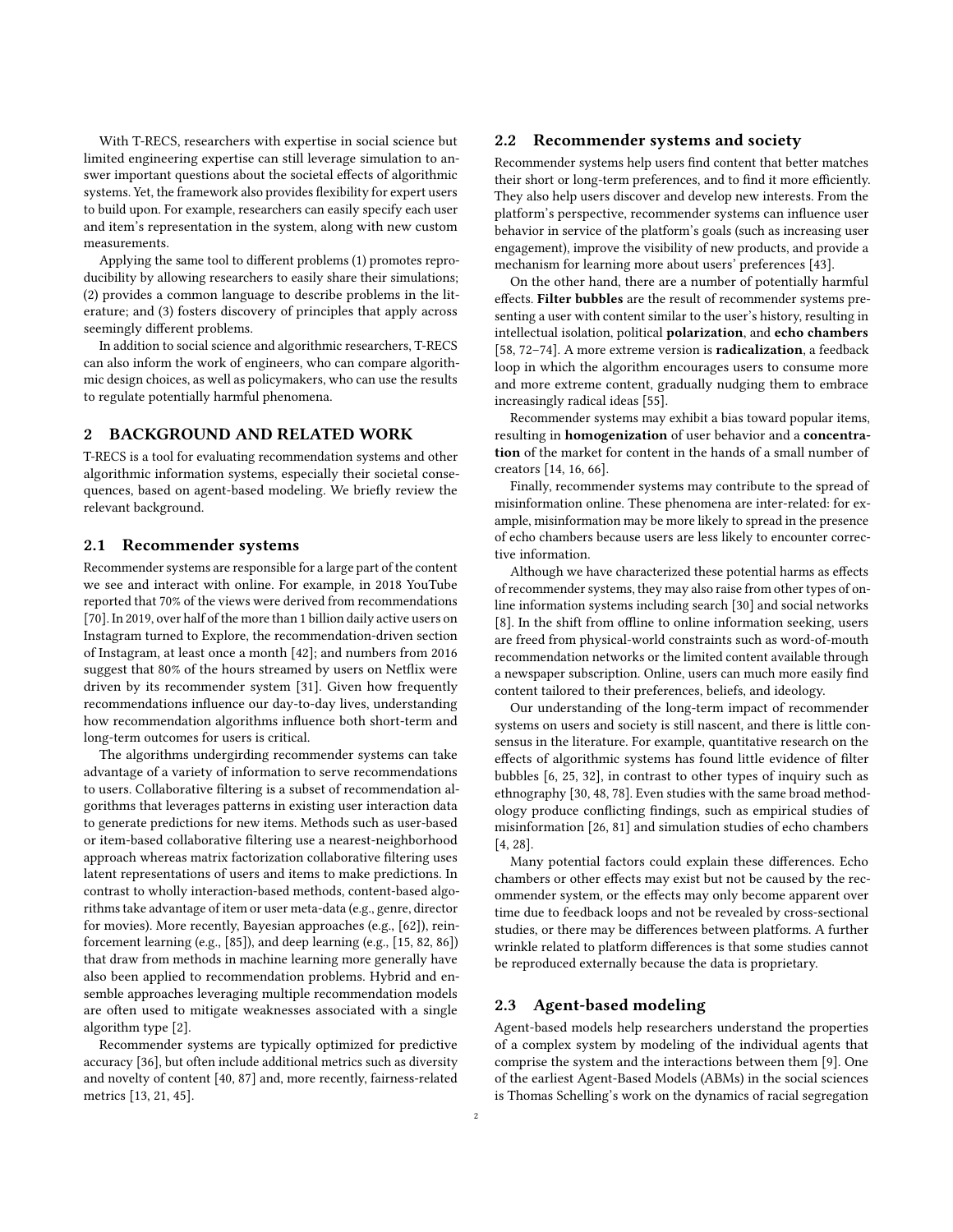about fifty years ago [\[67\]](#page-13-16). ABMs became widespread only after the rise in the availability computational power of the 1990s [\[5,](#page-12-24) [23,](#page-12-25) [50\]](#page-13-17). ABMs are widely used in areas of research such as economics and finance, ecology, biology, and epidemiology [\[35\]](#page-12-26).

# 2.4 Content creators

Academic research on recommender systems have often focused on user-centric experiences and outcomes [\[1\]](#page-12-27). However, recommender systems often serve multiple stakeholders including platform providers and content creators. Increasingly, researchers have recognized the importance of a multistakeholder perspective for developing and evaluating recommender systems [\[1,](#page-12-27) [12,](#page-12-28) [54\]](#page-13-18). Indeed, content creators themselves have raised questions about how recommendation algorithms affect their livelihoods or entrench societal biases [\[51\]](#page-13-19). Moreover, content creators represent a dynamic set of agents, and they may shift and adapt in response to algorithmically-mediated interactions with users [\[7,](#page-12-29) [17\]](#page-12-30).

So far, most simulation-based research on the system-level effects of algorithmic system features have also focused on users and have likewise failed to account for either the dynamic effects of content creators or the consequences of system properties for content creators.

# 3 THE CASE FOR T-RECS

As noted in Section [2,](#page-1-0) there are still many open questions on the long-term impact of recommender systems on users, content providers, and society at large. T-RECS offers a unified tool to contextualize and understand seemingly contradictory results, such as those from the literature on filter bubbles. The design of T-RECS facilitates the implementation of related problems using the same simulation framework.

Similarly, T-RECS allows studying multistakeholder problems, such as the complex interactions between users and content creators when they are mediated by an algorithm that tends to suggest more and more radicalized content.

In this section, we explain what simulation, in particular agentbased modeling, can offer. Finally, we argue in favor of unified tools such as T-RECS.

# 3.1 The case for simulation

Observational and experimental methods have been widely used to study the impact of recommender systems [\[3,](#page-12-31) [15,](#page-12-11) [38,](#page-12-32) [57\]](#page-13-20). Contrary to observational methods, simulation provides the tools for generalizable and causal discoveries; furthermore, models are typically not affected by ethical issues that arise when experimenting on real users. Furthermore, while methods like offline evaluation on historical data (e.g., the MovieLens dataset [\[33\]](#page-12-33)) [\[13,](#page-12-15) [21,](#page-12-16) [45\]](#page-12-17) are useful to evaluate algorithms on fixed or unknown user strategies, simulation provides an additional degree of control on evaluating systems on varying user behaviors. Finally, contrary to analytical approaches, simulation supports complex environments and focuses on the dynamics of the system instead of static points of equilibrium.

# 3.2 The case for Agent-Based Modeling

Agent-based modeling is useful to study emergent phenomena: those that arise from the interactions of individual agents, often in counter-intuitive ways. Bonabeau gives the example of a traffic jam, noting that it may move in the opposite direction from the cars that are causing it [\[9\]](#page-12-23). He presents a list of system properties that may give rise to emergent phenomena, such as adaptive agents and network effects, all of which are present in recommender systems.

Recently, ABMs have been explicitly used to describe interactions mediated by a recommender system. For example, Geschke et al. [\[28\]](#page-12-8) modeled an online information diffusion network with users and pieces of information as the agents; similarly, Nasrinpour et al. [\[56\]](#page-13-21) studied message propagation on Facebook with an ABM. For more examples, see Table [1.](#page-3-0)

ABMs are especially apt at discovering indirect and unintended effects of design choices because the outcomes of simulations emerge from interactions. Therefore, researchers do not need to encode their expectations into the initial assumptions [\[20\]](#page-12-34).

Agent-based modeling can express geographical and social distance [\[20\]](#page-12-34). Thus, they are suitable to model adjacency networks between users, which are often associated with recommender systems. For example, recommender systems with a community-based component leverage connections between users and their friends to provide recommendations [\[64\]](#page-13-22).

# 3.3 The case for a new tool

To determine whether a new tool can be useful, we surveyed existing simulation studies of algorithmic systems, finding 15 studies. A summary of the studies we reviewed is in Table [1.](#page-3-0)

We argue in favor of unified tools in this space, such as T-RECS, with the following observations. First, these 15 studies represent recently published usages of simulation to understand societal impact of algorithmic systems. Of these, seven specifically focus on generating knowledge on recommender systems, six focus on online information diffusion, and two focus on opinion dynamics.

However, all of the studies we reviewed involved system components conceptually representing "users," "items," and "algorithms." As a result, we designed T-RECS to also have system elements that could represent these types of entities and enable flexible representations of their properties and behaviors.

Second, our literature review indicates that simulations of algorithmic systems often rely on ad-hoc software, which can be challenging to develop and reproduce. For example, 12 out of the 15 studies in Table [1](#page-3-0) were developed independently, including six of the seven studies focusing on recommender systems. Two used NetLogo, a programming language and modeling environment originally developed in 1999 for multi-agent simulations, and one used AnyLogic, which is proprietary GUI-based simulation software available for academic use [\[10,](#page-12-35) [76\]](#page-13-23). The heterogeneity in implementations in the studies points to the need for a unified framework.

The primary benefits of applying the same tool to different problems are both practical and scientific. From the practical perspective, a unified framework will reduce the engineering effort needed to develop a simulation, allowing researchers to shift focus from the mechanics of the simulation to the assumptions behind them. In addition to enabling researchers to focus more on the science of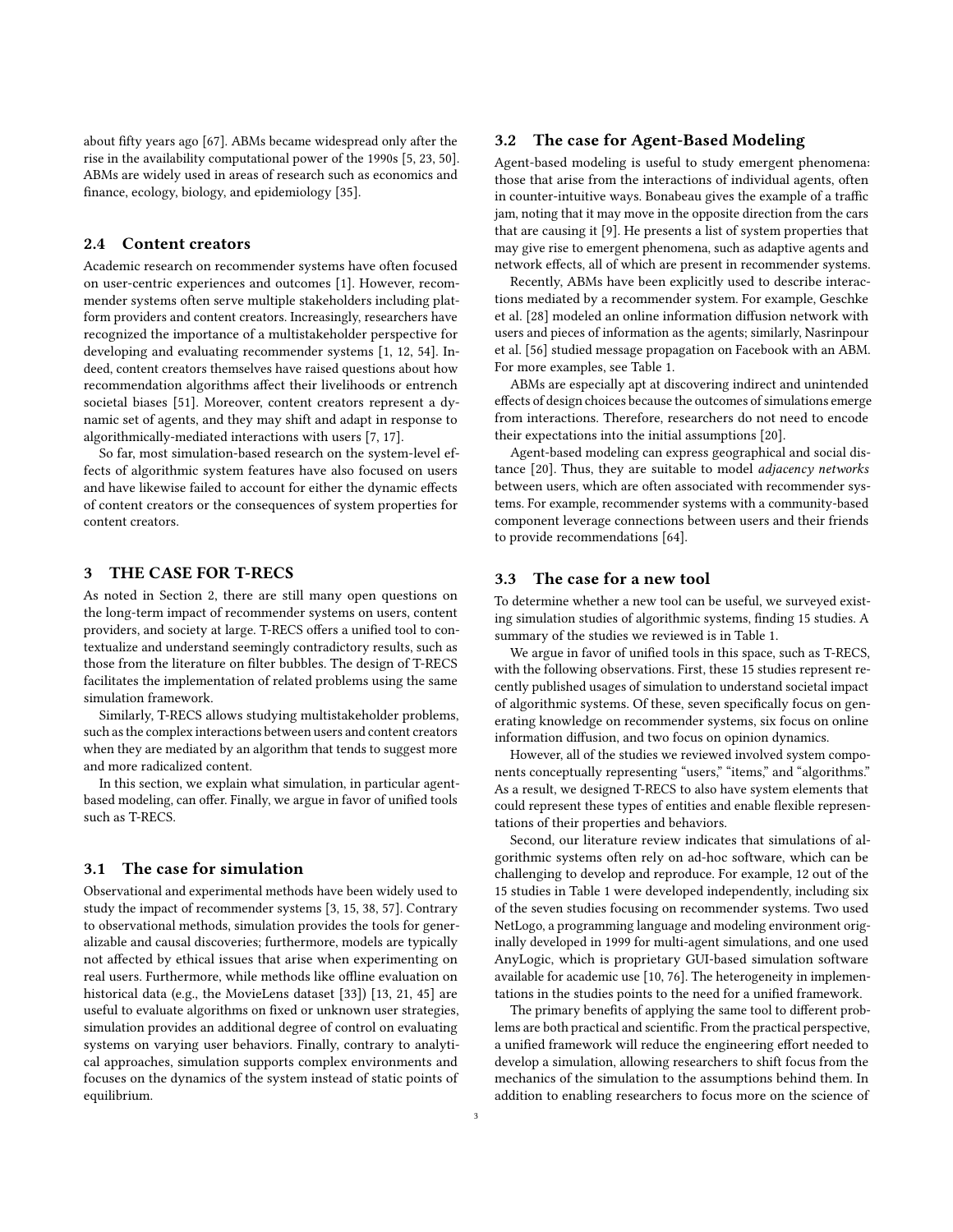<span id="page-3-0"></span>

| Simulation to study sociotechnical systems |           |                   |               |            |  |
|--------------------------------------------|-----------|-------------------|---------------|------------|--|
| Work                                       | Model     | Main topic        | Tool          | ABM?       |  |
| Aridor et al. [4]                          | RS        | Filter bubbles    | n.a.          | Yes        |  |
| Chaney et al. [14]                         | <b>RS</b> | Filter bubbles    | n.a.          | <b>Yes</b> |  |
| Ciampaglia et al. [16]                     | <b>RS</b> | Popularity bias   | n.a.          | No         |  |
| Garimella et al. [27]                      | ID        | Filter bubbles    | n.a.          | Yes        |  |
| Geschke et al. [28]                        | <b>RS</b> | Filter bubbles    | NetLogo [83]  | Yes        |  |
| Goel et al. [29]                           | ID        | Virality          | n.a.          | Yes        |  |
| Jiang et al. [44]                          | RS        | Filter bubbles    | n.a.          | No         |  |
| Lee et al. $[47]$                          | OD        | Perception biases | n.a.          | Yes        |  |
| Lim et al. $[49]$                          | ID.       | Digital divide    | NetLogo       | Yes        |  |
| Nasrinpour et al. [56]                     | ID.       | Virality          | AnyLogic [10] | Yes        |  |
| Perra and Rocha [60]                       | OD        | Polarization      | n.a.          | No         |  |
| Sun et al. [71]                            | RS        | Popularity bias   | n.a.          | Yes        |  |
| Tambuscio et al. [75]                      | ID        | Misinformation    | n.a.          | Yes        |  |
| Törnberg [77]                              | ID.       | Misinformation    | n.a.          | Yes        |  |
| Yao and Huang [84]                         | <b>RS</b> | Popularity bias   | n.a.          | Yes        |  |

Table 1: Simulation literature survey. RS = recommender systems, ID = online information diffusion, OD = online opinion dynamics

simulations, a common framework will also speed up development, facilitating a greater volume of high quality research on algorithmic systems. For example, if much of the up-front engineering effort has already been accomplished through the unified framework, there are fewer new system elements and consequently, fewer places where software bugs could lead to slow downs in development, or worse, erroneous results.

From the scientific perspective, a major issue with ad-hoc systems is that results can be difficult to reproduce. Because many idiosyncrasies in design and implementation are eliminated in a unified system, the likelihood that another research team could reproduce a scientific finding increases. Furthermore, a unified framework will allow researchers to communicate in a common language for different problems. For example, our literature review in Table [1](#page-3-0) demonstrates that multiple researchers have conducted simulations on filter bubbles; however, each of these studies has a unique definition for what constitutes a filter bubble and unique metrics for evaluating filter bubble effects. As a result, it is difficult to reconcile results across similar simulations, much less across simulations that address more disparate concepts.

Before T-RECS, there have been other efforts to provide a unified simulation environment for sociotechnical systems [\[10,](#page-12-35) [11,](#page-12-41) [19,](#page-12-42) [46,](#page-12-43) [76\]](#page-13-23). NetLogo was designed with a heavy emphasis on visualizing agents in 2D space and also requires users to learn the NetLogo programming language [\[76\]](#page-13-23). Furthermore, NetLogo was not optimized for large-scale simulations for hundreds of thousands of users, and complex recommender system algorithms are not straightforward to implement in the NetLogo interface. AnyLogic is proprietary software for agent-based modeling developed by the AnyLogic company [\[10\]](#page-12-35). Simulations in AnyLogic are created through a graphical user interface, limiting expressiveness and flexibility.

In the past few years, multiple simulation libraries specifically geared towards studying the temporal dynamics of simulated recommender systems have been released. RecoGym was the first

reinforcement learning simulation environment for recommendation, in the context of online advertising [\[65\]](#page-13-28). The RecSim library was designed for a reinforcement learning-based approach to modeling recommender systems [\[41\]](#page-12-44). Another follow-up simulation framework, RecSim NG, uses probabilistic programming for uncertainty modeling in recommender ecosystems [\[52\]](#page-13-29). While these libraries offer useful mathematical tools for reasoning about recommender systems, they are geared towards expert recommender systems practitioners and researchers, requiring knowledge of libraries like Tensorflow, OpenAI Gym, or Edward2, and are designed for a particular technical frame, such as reinforcement learning or probabilistic programming. In contrast, T-RECS is designed to be flexible and simple enough that users familiar with Python and numpy will be able to build and run simulations relatively quickly, promoting accessibility to a broader audience of researchers, from computer scientists to social scientists.

The most related tools to ours are ML Fairness Gym and RecLab [\[19,](#page-12-42) [46\]](#page-12-43). ML Fairness Gym implements the OpenAI Gym API to provide a set of reusable components for studying long-run fairness in algorithmic decisionmaking systems over time. The ML Fairness Gym is framed to have a specific focus on fairness, while our tool is intended to allow practitioners to study a broad range of phenomena. Furthermore, the Fairness Gym does not have robust support for multi-agent simulation, instead focusing on the decision-maker as the primary agent. In contrast, T-RECS allows for dynamic behavior at the levels of users, recommender systems, and content providers. RecLab, a recently released Python library for simulating and evaluating recommender systems, is the most similar tool to T-RECS [\[46\]](#page-12-43). While RecLab focuses on the evaluation of different recommender systems, T-RECS is designed to make it equally easy to study the effects of different user choice models, content creator behavior, or item distributions. As a result, T-RECS has the expressiveness to model sociotechnical systems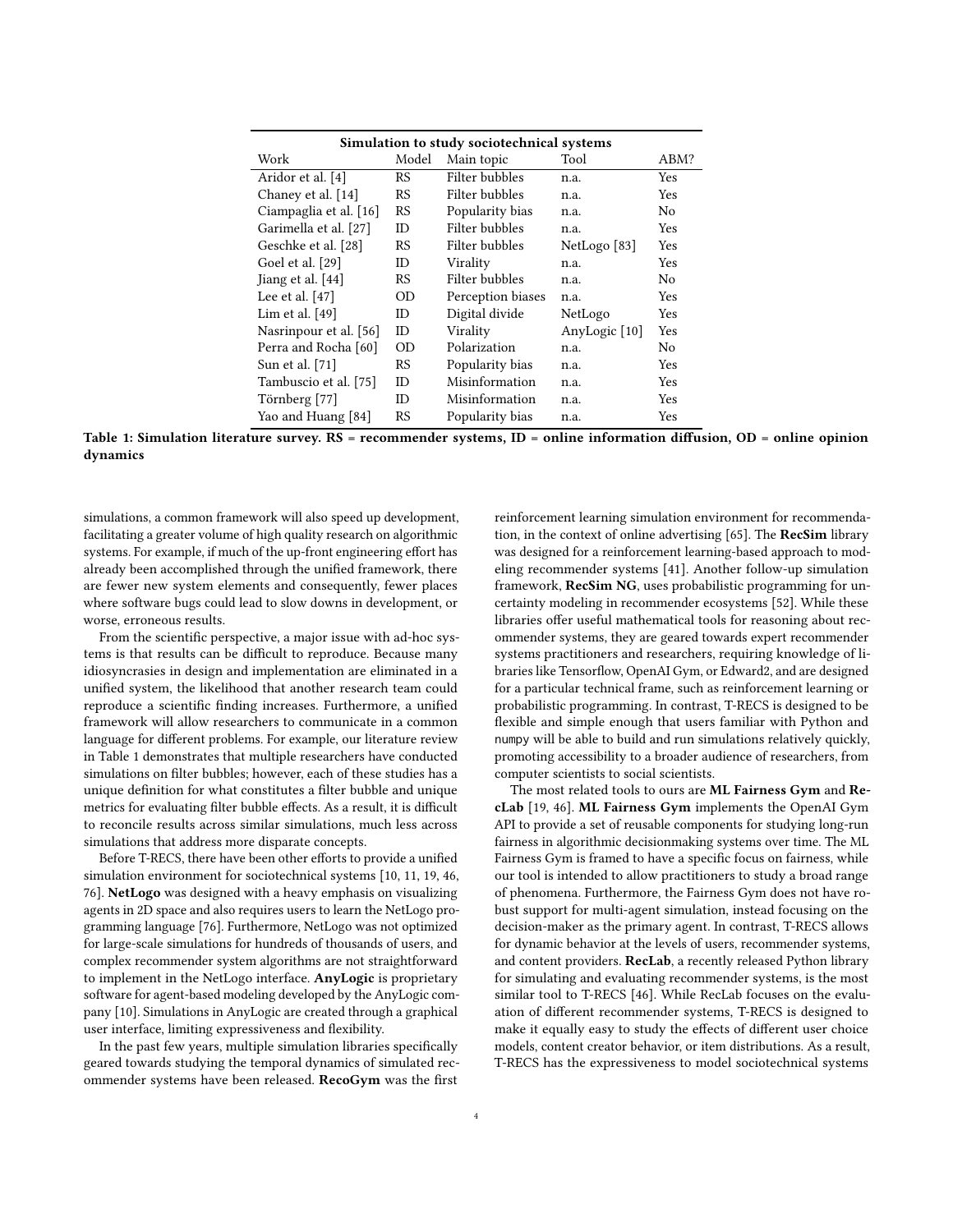beyond recommender systems, such as information diffusion in social networks.

# <span id="page-4-0"></span>4 DESIGN AND ARCHITECTURE

Figure [1](#page-5-0) shows the modules of T-RECS, which include: (1) the users, representing the entities interacting with the recommendations: for example, consumers on an e-commerce platform; (2) the items, representing the object of the recommendations: for example, the movies in a movie recommendation system; and the content creators, providing new items during the simulation; (3) the model representing the mechanism through which users interact with items: for example, a collaborative filtering algorithm; and (4) the metrics which evaluate the outcomes of the simulation sampled at each simulation step. Metrics also keep store information on selected internal states of the system, such as the user preferences over time. Note that these modules are common to many of the simulations in Table [1.](#page-3-0) We go into more detail about each of the core modules in the subsequent sections.

# <span id="page-4-2"></span>4.1 Simulation Dynamics

We summarize the simulation dynamics of T-RECS, inspired by the model developed by Schmit and Riquelme [\[68\]](#page-13-30). We note that this simulation framework works for many algorithmic system that can be modeled as a user-algorithm feedback loop. In the following sections, we present more details about how the basic dynamics can be enriched and changed. The numbers in the following list correspond to the numbers highlighted in Figure [1.](#page-5-0)

At each time step:

- (1) The model predicts the user scores for each item in the system. These predicted scores, which can be different from the actual user scores, are used by the system to make recommendations to users. By default, the predicted user scores are calculated as the inner product between user preferences and item attributes.
- (2) The model presents a set of items to each user. In the general case, the system presents different items to each user, generally chosen considering the user scores predicted in the previous step. At every step, items may also be randomly interleaved into recommendations, simulating user discovery of items outside of algorithmic recommendations, as in Chaney et al. [\[14\]](#page-12-6). If runtime creation of items is enabled, the items most recently generated by the content creators will be included in system-generated recommendations based on how the specific recommendation algorithm handles new items. For example, in a popularity-based system, all new items have a popularity at zero and are placed near the bot-tom of recommendation lists.<sup>[2](#page-4-1)</sup>
- (3) Each user gives feedback to the presented items. This means something different for different systems (e.g., in a movie recommender system, users choose movies to watch). Typical user feedback is implicit (to simulate a click, generally only on one item). Users decide which item(s) to consume based on their actual preferences.
- (4) The system records each user's feedback and updates its internal state. What this means varies with each model. For example, T-RECS' popularity model keeps track of the number of interactions each item has received; our content filtering model keeps track of the attributes each user has interacted with.
- (5) The measurement module updates all tracked metrics based on the latest interactions. The default metrics vary by model, but could include an accuracy measure, such as the mean squared error between the predicted user scores and the actual user scores or a variety of other measures of recommendation list diversity, user interaction similarity, etc.

# 4.2 Users

Users in T-RECS are represented by two main elements: their preferences and the score they attribute to each item in the system. With our design, informed by our survey of the literature, we assume that the real user preferences and the preferences predicted by the recommender algorithm are separate. Similarly, recommender algorithms may predict scores for the items in the system that do not perfectly correspond to the real scores attributed by the users. This modeling choice in several studies we analyzed in our survey [\[4,](#page-12-5) [14\]](#page-12-6). Therefore, in T-RECS there are four dedicated data structures: actual user preferences, predicted user preferences, actual user scores, and predicted user scores.

Additionally, T-RECS provides a simple framework to change how user preferences evolve over time, typically in response to the items they are exposed to and consume. This behavior has been adopted in several of the studies we analyzed in our survey [\[28,](#page-12-8) [44\]](#page-12-38).

# 4.3 Items and content creators

Items in T-RECS can be fixed or dynamic. In a system such as a movie recommendation website, it might be useful to consider the catalog of items as fixed, since the changes to it are not necessarily dependent on the response of the audience to it.

However, in many real-world recommender systems the catalog of items is not fixed. Instead, it changes over time as producers, or content creators, create and publish new items. For example, a platform such as YouTube might be better modeled with a dynamic catalog of items, as YouTubers are as much a part of the ecosystem as viewers. Most importantly, creators are often incentivized to adapt the content they publish in direct response to the viewers' reactions. In T-RECS, we added a module for content creators to approximate this phenomenon. Researchers can define the incentives of the creators and how they change over time.

Regardless of the specific item and content creator configuration, researchers can enforce additional constraints to how users consume items, or to how items are recommended to users. For example, it is possible for users to avoid consuming items they have already seen in the past; similarly, recommender models can avoid recommending items that the users have already interacted with.

Content creators are characterized by the attributes of items they generate, and can be thought of as particular distributions from which items may be sampled. To mirror some of the complexity of content creator behavior in real systems, the attributes of the items content creators generate are sampled probabilistically.

<span id="page-4-1"></span><sup>&</sup>lt;sup>2</sup>T-RECS users may specify custom behavior for how new items are scored. For example, you may specify that all new items do not appear in recommendation lists and instead are randomly interleaved throughout the recommendations, as in Chaney et al. [\[14\]](#page-12-6).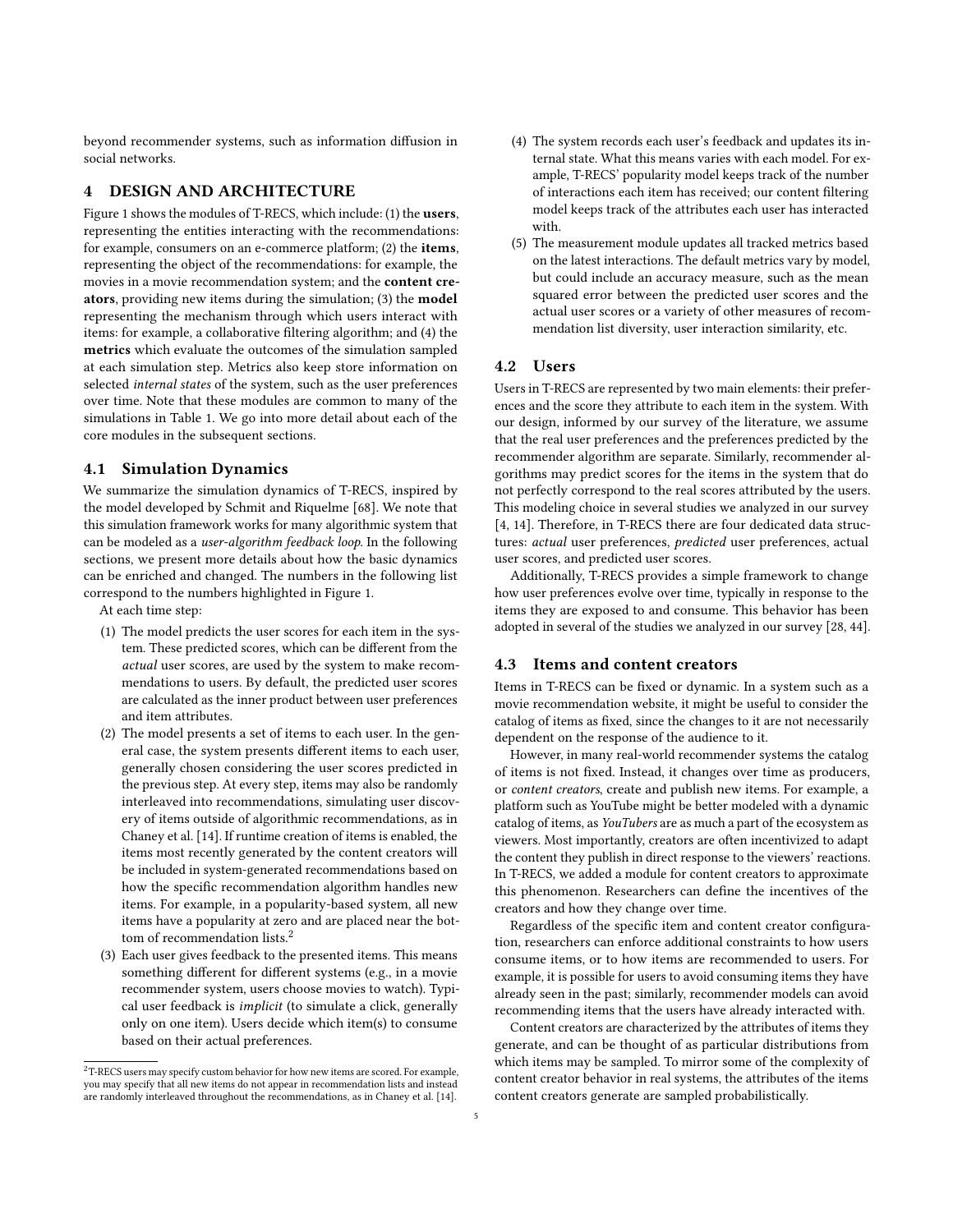<span id="page-5-0"></span>

Figure 1: A conceptual diagram indicating the different design components of a T-RECS simulation, and the components that are used as inputs to other components as the simulation progresses. Lines with arrows indicate inputs fed into outputs. Dashed gray lines indicate conceptual components. Dotted arrows indicate possible feedback mechanisms (for example, item interactions affecting content creator distributions).

### 4.4 Model representation

In T-RECS, we make the following decisions regarding recommender system models:

- (1) We use an event-driven model as opposed to a time-driven model–that is, we automatically skip all steps in which the system did not observe any user interactions. This increases the efficiency of the simulation. As a consequence, one simulation step does not correspond to a constant time unit.
- (2) User interactions are processed in parallel. By default, at each step, the system receives one piece of feedback from each user, although T-RECS users can override this as necessary. Researchers who want to observe multiple user-item interactions before retraining a model can specify that behavior through the same framework.

Although our framework is particularly well-suited to simulating recommender systems, we find that it is also flexible enough to model a broader set of sociotechnical phenomena. For example, we used T-RECS to model the process of information diffusion in networks in which recommender systems do not necessarily have a role, as long as they follow the user-item-system feedback loop approach. In the context of information diffusion, users come into contact with various pieces of content (items) and probabilistically choose to share content with others in their network. At each step, the system monitors which users have shared content and presents shared content to their neighboring users at the next timestep, keeping track of which users have shared content (and thus will not reshare in the future). process of sharing We offer more details on this topic in Section [5.2.2.](#page-8-0)

# 4.5 Metrics

In T-RECS, metrics are designed for researchers to gather information about the model and the simulation. They often define the output of the simulation: for example, researchers interested in discovering filter bubbles can measure diversity of recommended

content across users and draw conclusions from the results of these measurements.

Our main contribution in this regard is to provide a mechanism for easy implementation and templates for researchers to use as an example. Our literature survey (Table [1\)](#page-3-0) suggested very little consistency of metrics used across studies. While we could identify overarching themes — the most prominent being distances between attributes and preferences — each of the 14 studies we analyzed used distinct metrics. Therefore, we purposely provided a limited set of metrics with the expectation that researchers will want to implement their own metrics.

#### 4.6 Programmer interface

Our programmer interface is beginner-friendly. We took inspiration from popular machine learning library SciKit-Learn [\[59\]](#page-13-31) in that models can be instantiated and simulations can be run without specifying any argument. T-RECS was developed in Python and makes heavy use of the numpy library [\[34\]](#page-12-45). We deliberately chose the default behaviors and provided an interface to easily modify them. For example, instantiating a simulation using the popularity model can be achieved by this line of code:

#### recsys = trecs.models.PopularityRecommender()

The line above instantiates a popularity model with 100 users and 1250 items. User and item characteristics are also generated with default values from an arbitrary distribution (see the documentation for more details). We see these as sensible defaults, as the simulation is large enough to see emergent network effects while small enough to pose minimal computational burden; of course, T-RECS users are free to modify these parameters as they see fit.

Although T-RECS was designed to be accessible to beginners, it offers flexibility in changing a wide array of components for more advanced calibration. The customization is not limited to the parameters directly related to users and items. For example, researchers can define new score functions–that is,the functions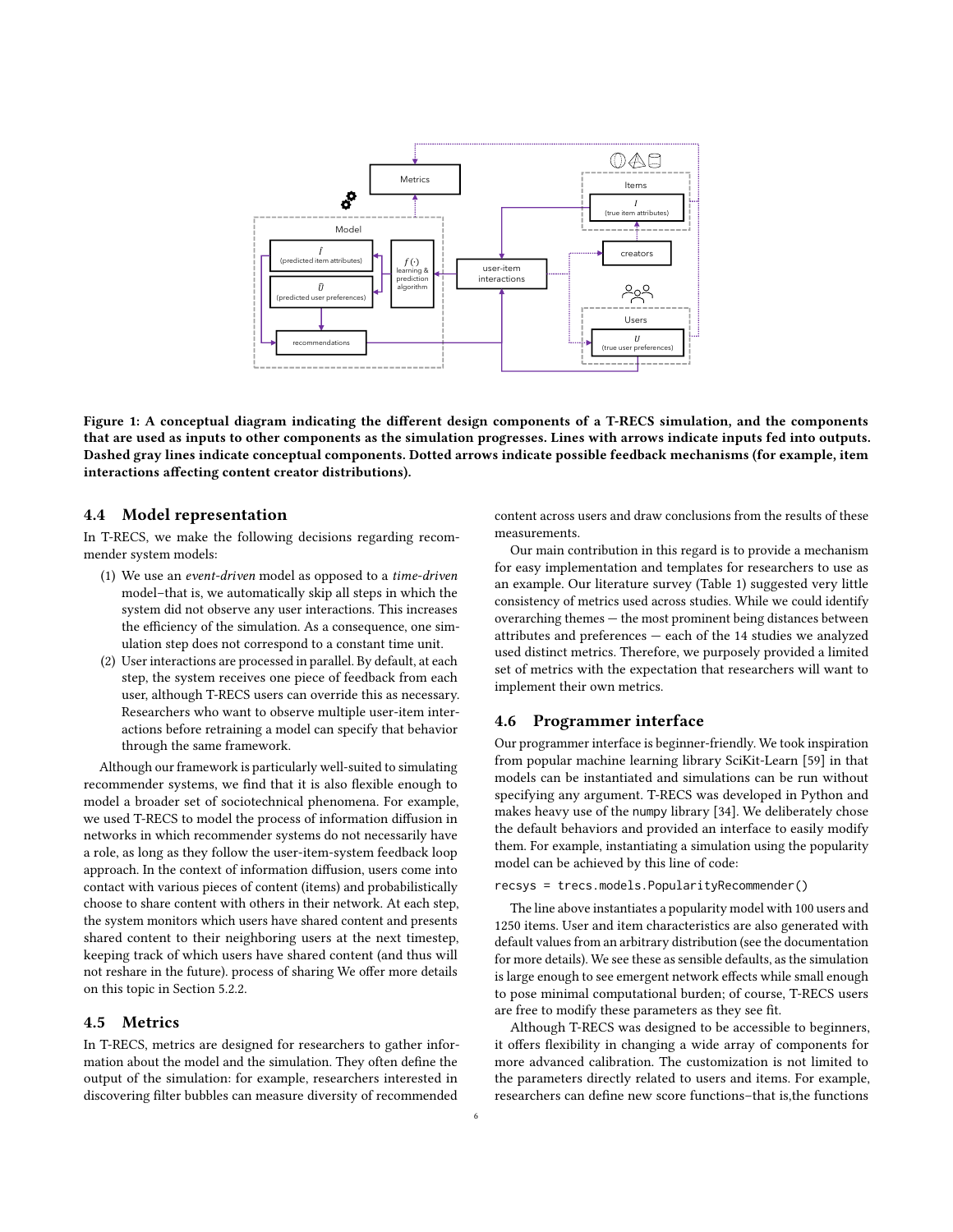calculating actual and predicted user scores. Instead of using the default inner product as the score function, the user can define their own mechanism for calculating user-item scores. As an example, we provide an alternative score function that calculates scores using the cosine similarity between  $U$  (or  $\hat{U}$ ) and I. We also provide a mechanism to define new score functions when initializing a model.

As with score functions, T-RECS offers an API to define new models, metrics, user feedback behaviors, and more.

# 5 CASE STUDIES

Our goal in developing T-RECS was to create a tool that introduced a common conceptual framework for conducting simulations with different levels of complexity, different methodologies, and different goals, such as those enumerated in Table [1.](#page-3-0) To illustrate that T-RECS has achieved this aim, we reproduced results from two substantially different simulation-based studies. In the first study, Chaney et al. [\[14\]](#page-12-6) examined how algorithmic confounding in recommendation systems leads to the homogenization of user behavior. In the second, Goel et al. [\[29\]](#page-12-37) simulated models of contagion to understand the patterns of online information diffusion on Twitter. Although the two studies model distinct sociotechnical systems, both can be expressed within the T-RECS framework.

Our goal in reproducing these two studies was to perform a conceptual replication rather than an exact replication [\[18\]](#page-12-46). While exact replication aims to perform an identical operationalization of the original test as the original study, a conceptual study examines whether a hypothesis holds up under different operationalizations of the same conceptual variable. Conceptual replications provide evidence as to the robustness and generalizability of the theory. Although our replications are faithful to the original authors' descriptions of their methods, our goal was to show that T-RECS can be used to generate similar insights to those from these studies, rather than to generate wholly identical graphs or statistics. For this reason, we did not seek out source code from the authors of the original studies, but rather, reconstructed the simulation parameters within T-RECS using only the details provided in the published reports.

Both of the studies we replicated were originally implemented via ad-hoc systems. Without a common framework, a researcher interested in reproducing these studies would have to re-implement every element using the methodology presented in the papers, and ideally, would also have to implement all the necessary testing functionality from scratch. In contrast, because both replication studies involved representations for users, items, and models, we were able to use the core components of T-RECS as a starting point to reproduce the results of these prior studies rather than beginning anew. Similarly, we were able to take advantage of the many built-in testing capabilities of T-RECS for debugging. Relying on the core functionality of T-RECS allowed us to concentrate our efforts on faithfully reproducing aspects of our replication studies' designs rather than on engineering.

Our conceptual replication case studies demonstrate the power of T-RECS to accommodate complex and distinct algorithmic simulations; however, another major benefit of our framework is that simulation designs can be easily extended. In our third and final case study, we conduct a constructive replication–a replication in which

the findings of a prior study are replicated and then extended to encompass new elements that provide additional scientific insight. Our constructive replication study examines the homogenizing effect on item generation that is induced by the presence of content creators, who adapt over time to user feedback. For this study, we reuse much of the code and many of the assumptions from our replication of Chaney et al.'s research [\[14\]](#page-12-6). As a result, we can confidently attribute any differences between the results of the simulations with and without content creators to the introduction of this new system element rather than faulty reproduction of the prior work's assumptions or implementation details.

In the following sections, we describe our motivations, methods, and results in adapting T-RECS to each case study. For more technical details, please see the Appendix. All code necessary to reproduce our experiments can be found online.<sup>[3](#page-6-0)</sup>

### 5.1 Algorithmic confounding (Chaney et al.)

5.1.1 Background. At a high level, Chaney et al. [\[14\]](#page-12-6) illustrate the detrimental effects of algorithmic confounding, which occurs when a recommendation algorithm is trained on user interaction data that is itself influenced by the prior recommendations of the algorithm. The study shows that algorithmic confounding homogenizes user behavior more than what would occur if all users were provided with recommendations that best matched their underlying preferences.

5.1.2 Motivation. We chose to replicate the results from Chaney et al. [\[14\]](#page-12-6) for several reasons. First, this investigation leveraged complex representations for each of the core components of the simulation (i.e., users, items, and models). Although the goal of the original study was not to approximate a real-world system at high fidelity, many of their choices of parameters and representation were based on an understanding of the characteristics of real-world systems (e.g., short head, long tail in item popularity). By illustrating that T-RECS can be modified to manifest this level of nuanced representation, we demonstrate the power of our simple architecture for encapsulating complicated specifications. That is, T-RECS can be used not only for simple toy models, but also for highly complex use cases. Second, this study focused on how the dynamics of one core component (models) could affect the outcome of the system over time through its influence on another component (users). Thus, by replicating this finding in T-RECS, we show that our system can be used to model interactions at the level of entities that ultimately affect the system as a whole. As this is generally the goal of most agent-based simulations, this suggests that our system will be well-suited to most questions of this nature.

5.1.3 Simulation overview. We begin with a high-level overview of the user-item-model interaction dynamics. Each user and each item has some "true" representation as a vector of attributes. At each timestep, every user is shown a list of items by the model, where the model attempts to show each user  $u$  the set of items which have maximum predicted utility for  $u$ . Furthermore, at each timestep, "new" items are introduced into the system. These items are interleaved randomly into each user's recommendation list independently for each user. For each item  $i$ , there is a "true utility" that

<span id="page-6-0"></span><sup>3</sup><https://github.com/sunnymatt/t-recs-experiments>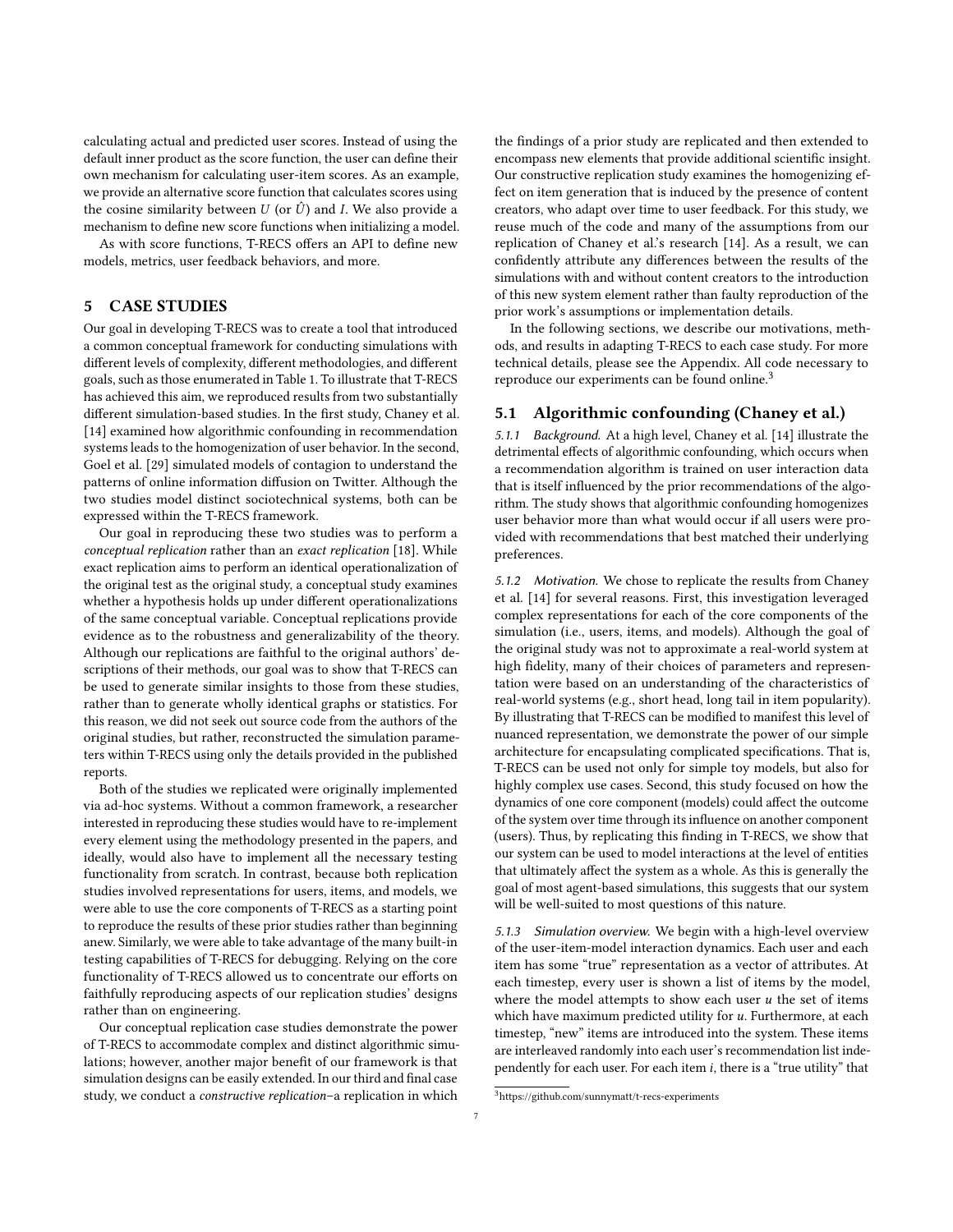user  $\boldsymbol{u}$  obtains from interacting with that item that is a probabilistic function of  $u$  and  $i$ 's attributes; however, each user has incomplete knowledge of their true utilities (i.e., they have an "educated guess" of how much they will like each item before interacting with it). Each user then interacts with one item on the basis of this imperfect knowledge of the utility that would be gained from each item in the recommendation list, plus an "attention mechanism" that accounts for the item's position in the recommendation list. The interaction data is then fed back into the model, which may or may not use the feedback to update its internal representation of users and items. After interacting with an item once, a user will not interact with that item again during the simulation.

Each model has its own method of internally representing users, items, and the predicted utility that each user  $u$  obtains from interacting with each item  $i$ . For example, the popularity model represents each item  $i$  as the number of times that any user has interacted with  $i$ , and the predicted utility for a given user  $u$  and item  $i$  is simply the popularity of item  $i$  (i.e., all users are recommended the same set of the top- $k$  most popular items, setting aside new item interleaving). We implement and compare results between six different types of models: popularity, content filtering, matrix factorization, social filtering, random, and ideal. The last two models are included for the purpose of comparison: the random model recommends items randomly to each user, while the ideal model recommends items on the basis of the true user-item utilities. For more details about each model in the simulation, see Section [A.1.](#page-13-32)

5.1.4 Simulation parameters. The simulation parameters that follow are taken from the methods of Chaney et al. [\[14\]](#page-12-6); we describe them here for exposition.

We run each simulation for a total of 100 steps. At each time step, we introduce 10 new items, for a total of 1000 items at the end of the simulation.

To isolate the effects of algorithm confounding, we execute the simulations in single training and repeated training modes. In both modes, the recommendations operate in startup mode at first, meaning they recommend items randomly in order to gather data about user behavior.

In single training mode, the model in each simulation is trained once after 50 startup steps. After training, the only items recommended to users are those from the startup period (although users will see new items because of random interleaving). In repeated training mode, the models are trained at each time step after 10 startup steps. These models update their internal representations of users, item, and user-item scores at each training step. Each recommendation model provides recommendations for all items in the system at the time of training.

We differ from Chaney by running 400 trials for each recommendation model in both the single training and repeated training modes, in order to average out random noise. In each trial, the underlying user profiles, item attributes, true user-item utilities, and the user-item utilities known to the user were kept the same for all recommendation models.

5.1.5 Metrics. To assess the homogenization of user behavior, Chaney et al. calculate the average Jaccard index of user interactions over pairs of users. For a given pair of users, the Jaccard index is calculated as the size of the set of items both users have

<span id="page-7-0"></span>

(c) Our results (repeated training, users paired by similarity).

Figure 2: Subfigures (b) and (c) show changs in Jaccard index of user behavior, users paired by cosine similarity of predicted user attributes,  $\pm 1$  SD across runs. We observe mild homogenization in the single training case but observe increased homogenization with repeated training. Compare to subfigure (a), a copy of the original figure from Chaney et al. [\[14\]](#page-12-6).

interacted with, divided by the size of the set of items either user has interacted with. To construct pairs of users, the authors pair each user to the user who is most similar according to the recommendation model's internal representation of user preferences. At each timestep, the average Jaccard index is measured relative to the ideal model's average Jaccard index calculated over the same pairs of users to allow for an evaluation of homogenization over and above what would occur if the users were provided with perfect recommendations.

5.1.6 Results. Figure [2](#page-7-0) shows the evolution of user behavior homogenization under four different recommendation models, where homogenization is measured relative to the ideal recommendation system. We observe results that are qualitatively similar to the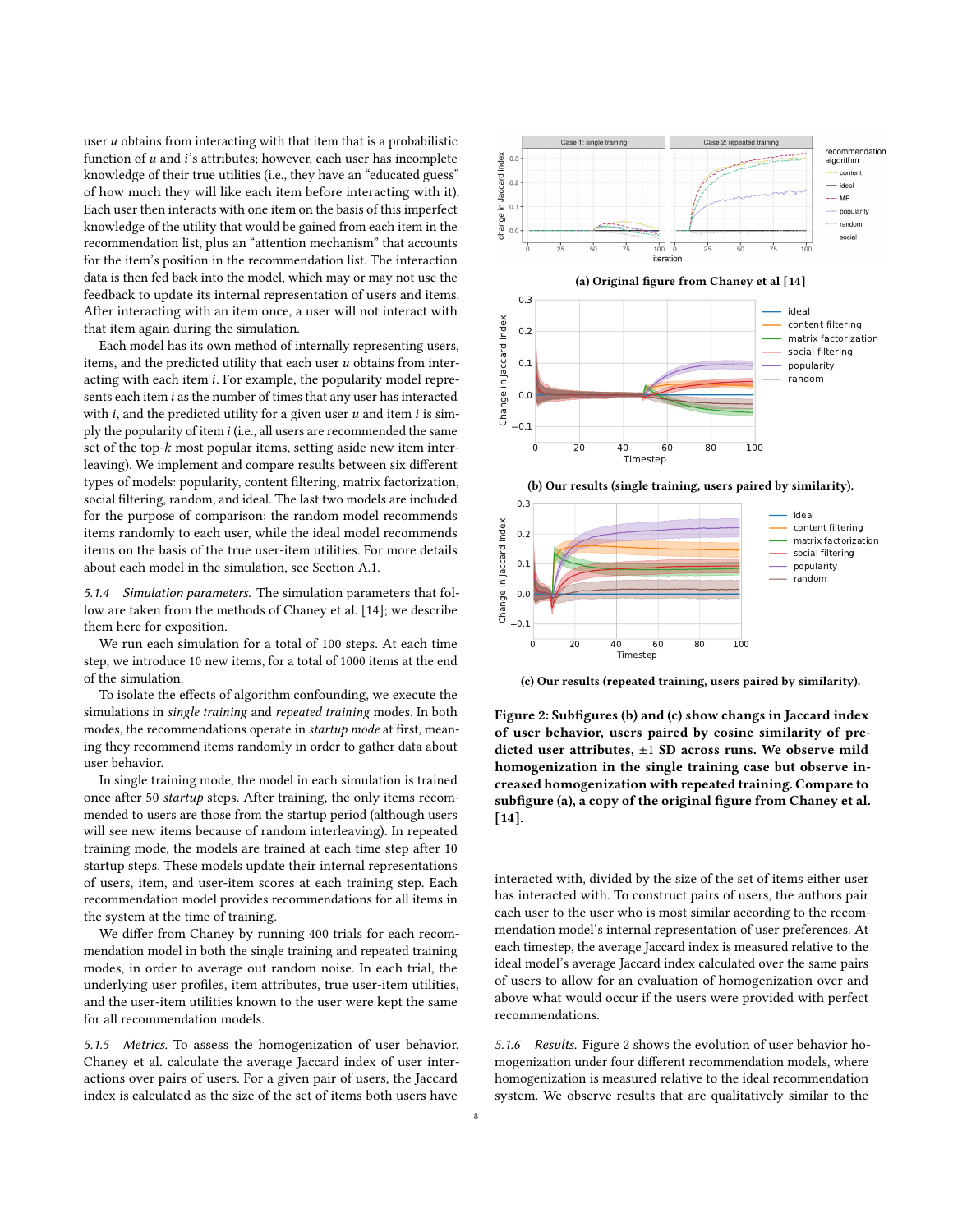original study. First, our results show that the magnitude of homogenization is much greater when recommendation models are trained repeatedly. Second, in the single training case, most recommendation models exhibit an increase in homogenization directly after the training step, followed by a decrease or slowed increase in homogenization. Third, the random model homogenizes user behavior similarly to the ideal recommendation. Overall, although our results do not match Chaney et al.'s [\[14\]](#page-12-6) exactly, we emphasize that the takeaways are qualitatively similar even though the implementations (i.e., operationalizations) are slightly different.

# 5.2 Structural virality (Goel et al.)

5.2.1 Background. Goel et al. use a simulation-based approach to investigate how well simple theoretical models of social contagion can capture patterns of online information diffusion observed empirically in a dataset of billions of events on Twitter [\[29\]](#page-12-37). They find that a relatively simple theoretical model simulated at similar scale recapitulates many of the trends found in their empirical dataset. In particular, they examine patterns of popularity–how often information cascades reach large numbers of users–and structural virality–a metric that distinguishes between viral and broadcast events. They discovered that content that is popular on Twitter is not always "viral," as was often assumed. Instead, content commonly achieved popularity by being reshared by accounts with large followings.

<span id="page-8-0"></span>5.2.2 Motivation. We chose to replicate Goel et al.'s study for two primary reasons. First, we designed T-RECS to be general enough to accommodate algorithmic systems other than recommendation systems. Goel et al. do not explicitly attempt to simulate a recommender system, but instead use a simulation-based approach to better understand the possible mechanisms for the diffusion of online content. By replicating their findings, we demonstrate that our library is powerful enough to provide a common framework for many different types of simulation-based research. Second, Goel et al. study outcomes that emerge from user interactions at scale. Our replication effort simulates outcomes on networks of 1,000,000 users, indicating that researchers can use T-RECS to evaluate largescale phenomena.

5.2.3 Simulation framework. Goel et al.'s models are all based on the susceptible-infected-recovered (SIR) framework, a model of contagion that is often used to model social diffusion. In SIR models, individuals are infected (i.e., share a piece of content), and then subsequently infect their susceptible contacts independently with probability  $\beta$ . After being infected, individuals *recover* and are no longer susceptible to infection, nor do they infect their contacts. On a given graph with average node degree  $\bar{k}$ , an item with infection probability  $\beta$  has the "basic reproduction number"  $r = \bar{k}\beta$ .

Similar to our case study of Chaney et al. [\[14\]](#page-12-6), we describe the parameters of our simulations; unless otherwise stated, the parameters are the same as described in Goel et al. [\[29\]](#page-12-37). In our replication, we generated scale-free networks of 1,000,000 users. Goel et al. use scale-free networks of size 25,000,000; we use smaller networks (albeit on the same order of magnitude) due to space and compute constraints. The degree of each graph is determined by  $\alpha$ , the parameter for a power law sequence. In accordance with

Goel et al., we analyzed graphs for the following values of  $\alpha$ : 2.1, 2.3, 2.5, 2.7, and 2.9. For each value of  $\alpha$ , we generated 25 1M-node graphs .[4](#page-8-1) Following Goel et al., in each simulation, we randomly selected a "seed user" to be infected with a particular item that, on a given graph, has a reproduction value  $r$ . We tested the following values of  $r: 0.1, 0.3, 0.5, 0.7,$  and 0.9. In total, we ran approximately 2,100,000 simulations across all values of  $\alpha$  and r. Subsequently, we measured the probability of popular cascades (i.e., simulations where at least 100 users became infected) and the structural virality of these popular cascades.

5.2.4 Results. The results of our simulations are shown in Figure [3.](#page-9-0) Our findings are qualitatively similar to Goel et al.'s, even though our simulations were performed on 1M node graphs, while theirs were performed on 25M node graphs. For higher values of  $r$ , we observe higher probability that a given cascade reaches at least 100 users. We also find that at lower values of  $r$ , content is less likely to become popular on graphs generated with lower values of  $\alpha$ , and at higher levels of  $r$ , the opposite is true. In line with Goel et al.'s findings, we also observed that the mean structural virality was generally highest for high values of  $\alpha$  and increases with r.

Finally, Goel et al. observed that simulations run with parameters  $r \approx 0.5$  and  $\alpha \approx 2.3$  best matched the patterns in the empirical Twitter dataset. For this parameter setting, they found that the probability of a content becoming popular was about one in a thousand, and the mean structural virality of popular cascades was about 3.7. This matches the empirical results from our simulations as well. Goel et al. also find that the correlation between the size of popular cascades and structural virality is approximately 0.1, which falls within range of 0 to 0.2 which was observed in the Twitter data. Similarly, our simulations with the parameter setting  $r \approx 0.5$  and  $\alpha \approx 2.3$  yielded a correlation of  $\approx 0.086$  between size and structural virality.

# 5.3 Challenges in replicating simulation-based research

The prior two case studies illuminated some challenges in replicating simulation-based research. In theory, the methodology section of a technical report should be sufficient for another researcher to be able to fully replicate the design. In practice, few research designs are simple enough to be completely described within a relatively short methodology section. To reproduce the results of Chaney et al. [\[14\]](#page-12-6) and Goel et al. [\[29\]](#page-12-37), we needed to consult not only the methodology section, but also methodological appendices, footnotes, and details that appeared only in the graphs of results. When the researcher's primary goal is explaining the theoretical model to the reader, focusing only on the most critical details in the methodology section is understandable; however, this approach has a side effect of rendering the study more difficult to replicate. To successfully produce our conceptual replications, our team frequently had meetings to parse the exact meaning of single sentences or even single phrases within the text to attempt to correctly grasp their intended meaning. Even then, there were multiple plausible

<span id="page-8-1"></span><sup>4</sup>Although not specified in the original paper, Goel et al. also ran multiple simulations on pre-generated graphs; we are not certain of the number of unique graphs they generated for their experiments.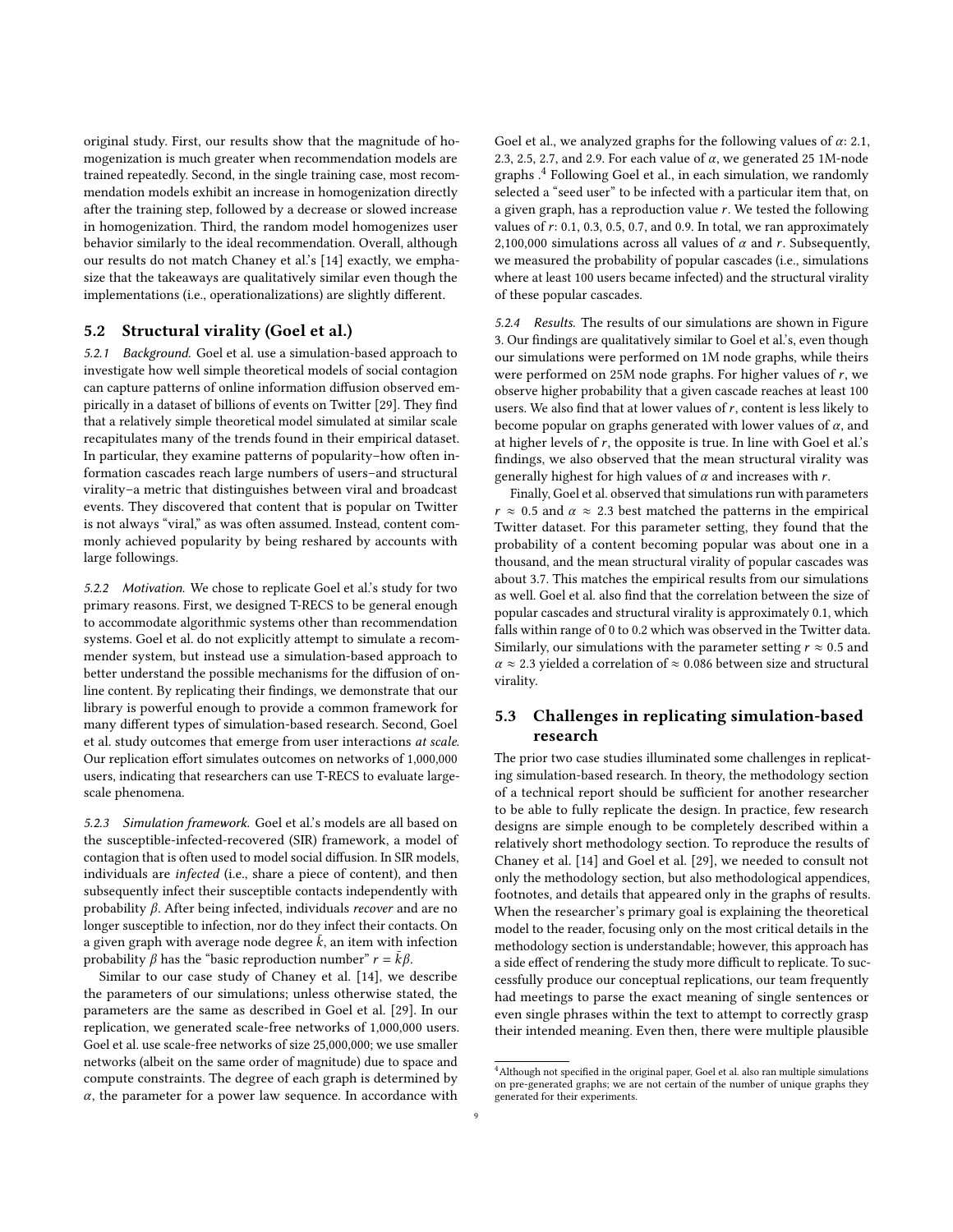<span id="page-9-0"></span>

(b) Mean structural virality of popular cascades.



operationalizations of the theoretical models described. For example, in the single training case of Chaney et al.'s study, we were not certain whether new items were permanently inserted in each user's recommendation list after random interleaving, or if the new items interleaved at timestep  $t$  were never interleaved again at any later timestep. Such details are incidental to the high-level results of the paper; however, we found that such details were critical for correctly reproducing the results. The accumulation of ambiguities in seemingly trivial implementation details meant that our research team spent considerable time and effort conducting analyses to rule out many possible specifications before arriving at the specification that produced results most similar to the original research. Using T-RECS allows researchers to use the language of our framework to describe their methodology in terms that T-RECS users will be familiar with. Adoption of T-RECS also encourages researchers to upload and share code from their experiments – which would completely eliminate the aforementioned ambiguities – since code that uses a common framework - as opposed to an ad-hoc solution - is likely to be more useful and legible to other researchers.

Second, the large scale of the simulations in Goel et al. [\[29\]](#page-12-37) presented several computational challenges. Without a clear description the resources required to perform the original study, our team needed to experiment with several different hardware configurations and implement software optimizations to replicate their

findings. Future simulation studies can better facilitate replication by providing a description of the hardware and memory requirements for conducting their analysis. In doing so, other researchers would be better able to determine whether whether a replication or novel extension of the work would even be feasible. Similarly, sharing descriptions and code regarding various optimizations techniques (for example, the use of sparse matrices) would likewise reduce the time and effort necessary for other research teams to reproduce – and extend – original simulation findings. Again, we see T-RECS's role in encouraging the sharing of reproducible simulation code as naturally mitigating this issue, as researchers can simply run the simulation code on their own machines to measure performance, without having to rebuild the ad-hoc system. Furthermore, contributors to T-RECS will continue to improve the library, including adding speed and memory optimizations, allowing the entire research community to benefit and removing the need for isolated research teams to reinvent the wheel. For example, support sparse matrices is currently included by default in T-RECS.

Third, rarely do papers describe their procedure for testing the correctness of their implementations; instead, correctness of implementation is taken as a given. We say this not to imply that simulations from prior research were incorrect in any way – rather, we aim to highlight the difficulty of ensuring there are no implementation errors in a simulation of a large, complex system, particularly in cases where the simulation environment is being built ad hoc. Like many machine learning systems, these simulations can fail silently, meaning that they do not raise obvious bugs or errors during runtime. Instead, the researcher observes outcomes that are obviously incorrect, and then must work backward through the entire simulation implementation to understand what has gone awry. With this issue in mind, we designed T-RECS with thorough test coverage, believing that well-tested code is essential to robust, reproducible simulation-based research.

Finally, future simulation-based research should include confidence intervals on all results. For example, where figures are shown with results averaged over multiple simulation trials, it would be ideal to provide information about the variance of the results across trials. This would aid future researchers in understanding whether their observed results differ from those reported in the original paper because of differing implementations/assumptions or statistical noise. In our case, this information would have provided an additional amount of confidence that we had properly replicated previous findings, despite minor differences in the appearance of our generated figures.

# 5.4 Content creators and polarization

For our final case study, we present novel work examining a different question: how does the presence of adaptive content creators affect the distribution of dynamically generated items, in comparison to when items are served from a fixed catalog? To answer this question, we set up our environment with nearly identical assumptions to those of Chaney et al. The key difference is that the new items introduced at each timestep, rather than being sampled randomly from a fixed distribution, are generated by a pool of content creators, each with their own time-varying item-generating distributions. At each timestep, these content creators adapt their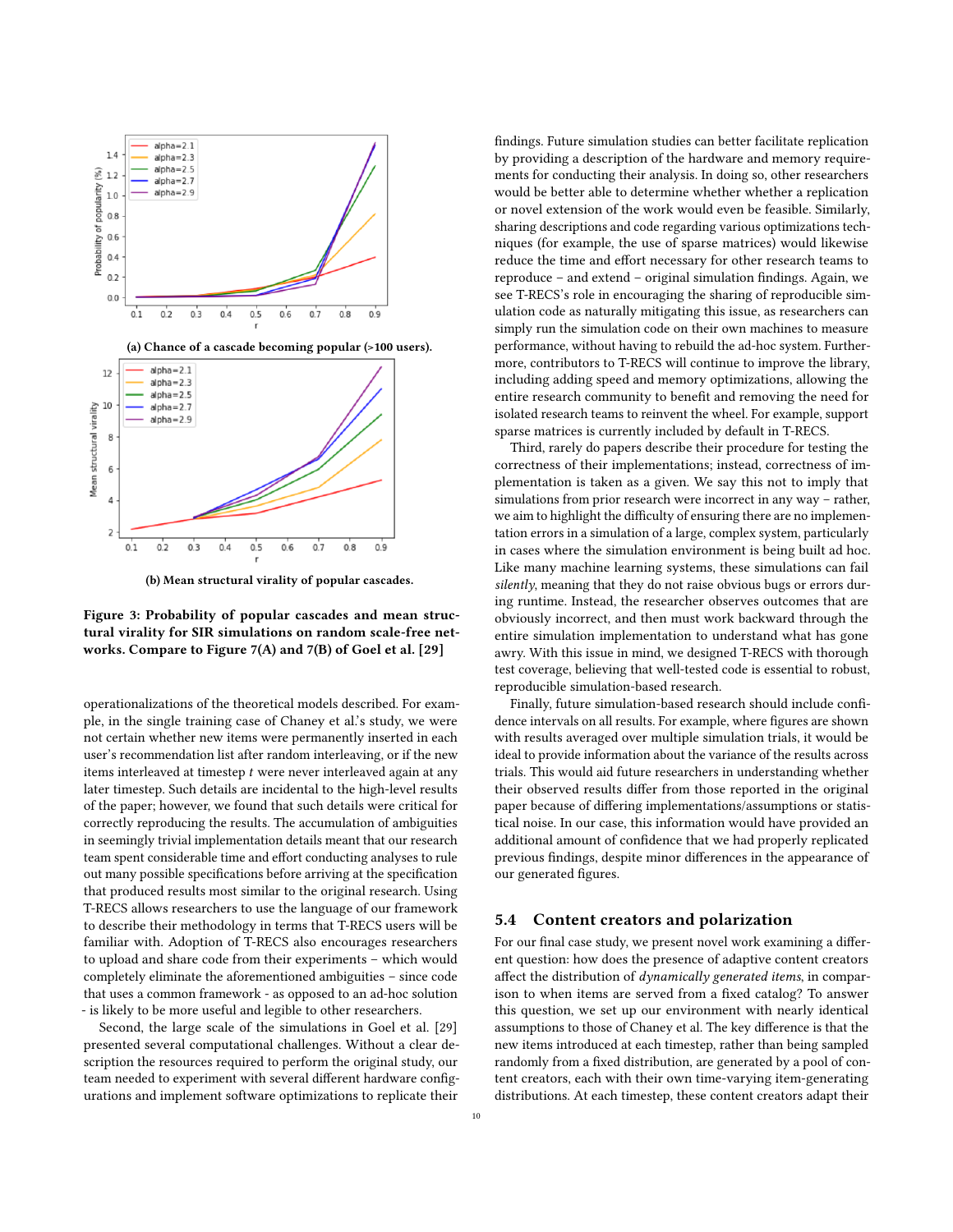item-generating distributions to user feedback at each iteration. We investigate how this process results in changes to the items generated over time, when each creator starts out by sampling items from a fairly uniform distribution across item attributes.

Importantly, we reuse much of the code and many of the assumptions from the case study of Chaney et al. In the original Chaney simulations, new items are introduced into the system at each timestep, but they are sampled from a fixed distribution. When new items are instead produced by content creators who respond to user feedback, we may observe that creators themselves are "polarized" in that they begin the simulation by generating a diverse range of items, but then adapt to feedback by generating items from narrower and narrower subsets of the space of possible items.

Our reuse of code affords two main benefits that are indicative of the advantages of using T-RECS in general. First, it mitigates the possibility that differences observed are due to differences in implementation of the simulation environment, rather than the presence of content creators. Second, from a practical standpoint, it saves us a great deal of time since we no longer have to reimplement the assumptions from the original Chaney et al. sutdy from scratch.

5.4.1 Measuring creator homogenization. In the original study by Chaney et al., homogenization is measured through an average Jaccard index of sets of user-item interaction histories [\[14\]](#page-12-6). In our study, we shift our focus to studying the homogenization of creators, rather than the homogenization of users. We use the average entropy of each creator's item-generating distribution as a rough proxy for homogenization, henceforth referred to as average creator entropy (ACE). Intuitively, if the entropy of all creator item distributions is high, then each creator is likely to produce a diverse set of items, and if the entropy of the item-generating distributions is low, then each creator is generating a group of items that are more uniform in their attributes. Note that this measure captures within-creator homogenization; that is, it measures whether each creator is sampling from a narrow or broad distribution of items, not whether creators are increasingly similar to each other. Therefore, this definition of homogenization does not imply that there cannot be diversity across creators as a whole; instead, it describes individual creator behavior.

5.4.2 Adaptive content creators. The specific item-generating distribution from which content creators sample is a Dirichlet distribution. Each creator's attributes  $y_i$  is initially sampled in the following manner:  $\gamma_i \sim$  Dirichlet(10). For a given creator *i*, the item-generating distribution is  $\alpha_i \sim \text{Dirichlet}(y_i \cdot 0.1)$ . This ensures that item attributes are sparse and are highly sensitive to shifts in the creator's attributes profile, which is initially spread somewhat evenly across most attributes. Recall that this is very similar to how the static item-generating distributions are sampled in Chaney et al. [\[14\]](#page-12-6).

Content creators respond to feedback by shifting their profiles  $\gamma$ towards items they produced with which users interacted during the most recent timestep. (Note that both creator profiles and item attribute vectors sum to one, since both are sampled from Dirichlet distributions.) Notably, we do not claim that this is the best or only way to model adaptive behavior; instead, we posit it as a possible

<span id="page-10-0"></span>

Figure 4: To illustrate the phenomenon of creator homogenization, we show the change in a randomly chosen creator's item-generating distribution at the start and end of the simulation. At  $t = 0$ , the expected item attribute values are all approximately the same. Since items are sparse, this indicates that the creator is equally likely to create an item with any of the possible attributes. At  $t = 500$ , however, the creator is likely to generate only items that have a small set of attributes.

way to approximate how content creators respond to the incentive to maximize user interactions with their content.

5.4.3 Results. In Figure [4,](#page-10-0) we provide a visual representation of the trajectory of a single creator's item-generating distribution from the beginning to the end of the simulation. The recommendation system used was the "ideal" recommender from the Chaney et al. study. We observe that at the beginning of the simulation, the creator is about equally likely to create an item with any of the possible attributes. However, at the end of the simulation, the creator has "narrowed" to generating items that have a much smaller set of possible attributes; the creator essentially never generates items that have a high value for the other attributes.

To illustrate this phenomenon across all recommender systems, we plot the ACE at each timestep in Figure [5.](#page-11-0) In all recommender systems, ACE decreases throughout the simulation at an increasing rate. We also observe a greater degree of creator polarization in the social filtering and popularity recommender systems, suggesting that algorithm selection makes a difference in the rate or degree to which creators are homogenized.

Finally, we performed a preliminary exploration of how creator homogenization impacts user homogenization, using a different measurement of user homogenization than the Chaney et al. use in their study. Our proxy for user homogenization is averaged over pairs of users, where the metric averaged is the distance between the mean items interacted with by the two users. Formally, our metric is:  $\frac{1}{n} \sum_{k,j} d(\bar{i}_k, \bar{i}_j)$ , where *n* is the number of pairs of users,  $\bar{i}_u$  is the average item profile across user  $u$ 's interaction history, and  $d$  is the Euclidean distance function. We refer to this measure as Average Pairwise Distance between Mean Consumed Items (APDMCI). We find that for all non-ideal recommender systems, APDMCI increases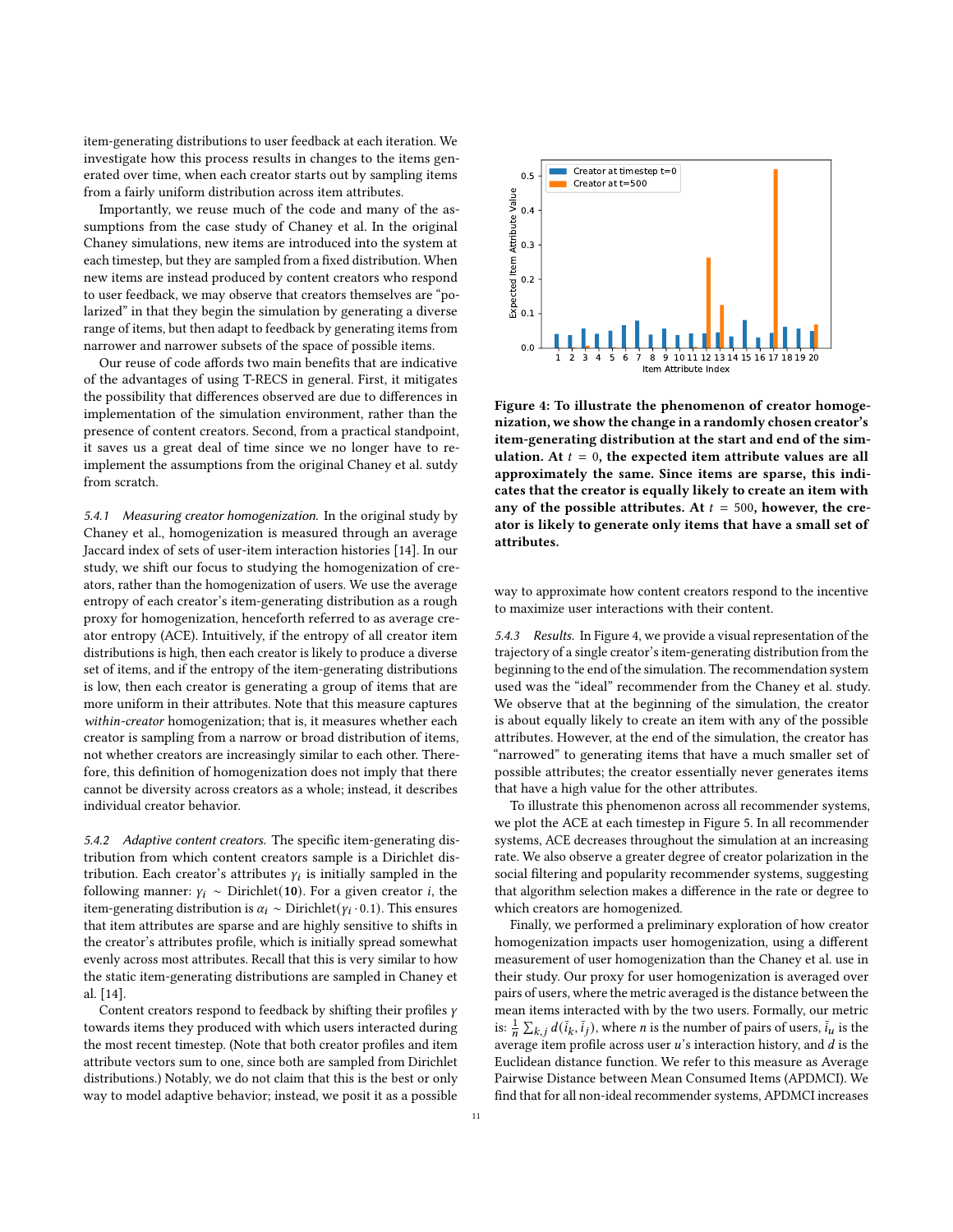<span id="page-11-0"></span>

Figure 5: Average entropy of the creators' item-generating distributions across. For all systems, including the random recommendation scheme, entropy decreases over time, indicating that each individual creator's item-generating distribution is being homogenized over the duration of the simulation. Note that since we use a logarithmic scale on the y-axis, the rate of decrease accelerates over time.

beyond what is necessary to achieve optimal utility for users. This suggests that as individual creators become homogenized, user behavior is also homogenized.

Note that the Jaccard-based measure of user homogenization is a reasonable measure to use when the item-generating distribution is fixed, but is not able to capture an important dimension of homogenization when creators adapt to user feedback. Consider the example where User A and User B are loyal consumers to Creator C and Creator D, respectively. Initially, Creators C and D generate items that are extremely different from one another, but over time both creators "drift" towards each other, creating items that differ only moderately. In this scenario, a Jaccard-index based measure would report no change in homogenization throughout the experiment, although users A and B are now consuming items that are not as different from each other as they used to be.

5.4.4 Discussion. We observe that when content creators adapt to user behavior, within-creator homogenization may occur, as measured by increasing ACE. This means that over time, creators respond to the engagement incentive by narrowing the set of items they produce.

First, we stress that we do not make a normative claim that within-creator homogenization is a negative outcome. In certain domains, our definition of homogenization can be interpreted as creators learning users' interests and responding to user interests. We suggest that recommender system designers consider designing domain-specific interventions to mitigate the possible consequences of polarization.

Second, we also note that we observed a high degree of variance between runs. We average our results over hundreds of simulations to reduce variance in our calculation of the mean outcome. Sources of intrinsic variance include the sampling of new user and creator profiles for each simulation and the noise that is internal to

each recommender system (for example, the process of randomly interleaving new items into recommendation sets). The ability to run this many repeated experiments is a strength of the simulation approach; it may be comparatively expensive or cumbersome to repeatedly sample new users and retrain recommender systems in real-world settings.

Finally, our study shows the need for clarity in how the research community defines concepts like homogenization and polarization that can apply to a wide range of settings. By using a common framework like T-RECS, we can hold all components of an experiment constant and compare how different metrics might capture fundamentally different phenomena. For example, we discovered during our experiments that the measure of user homogenization used by Chaney et al. did not translate perfectly to the adaptive content creator setting, and thus formulated our own measure [\[14\]](#page-12-6).

These results are intended as an initial exploration into the role that content creators play in recommender systems. Different models of content creators and how they adapt to user feedback may lead to different results. As a result, we invite further research into the interplay between content creators, users, and recommendation system algorithms.

# 6 CONCLUSION

Recommender systems comprise an increasingly central role in many of our collective and individual digital experiences, from reading the news, watching movies, and connecting with friends. In part because recommender systems deployed in production are proprietary and also vary significantly by use and application, researchers in the social sciences and computer science have turned to simulation-based approaches. However, most of these efforts have required researchers to build ad-hoc systems, leading to significant and redundant engineering burdens across studies. Moreover, as recommender systems become more complex, the time required to build even a prototype ad hoc simulation will only increase, as will the likelihood of bugs and errors.

Informed by both an examination of the current trends in simulationbased recommender systems research, T-RECS offers unified, flexible framework for simulating the dynamic interplay between users, items, and algorithms in recommender systems and other sociotechnical systems. Adopting T-RECS offers benefits for individual practitioners, including the guarantee of well-tested code and significant reductions in engineering burden, as well as for the research community as a whole, including the promotion of reproducibility, collaboration between researchers, and a common language for reasoning about complex phenomena in recommender systems.

# ACKNOWLEDGMENTS

This work is partly supported by the 2021 Twitch Research Fellowship and the 2021-22 Hamid Biglari \*87 Behavioral Science Fellowship. We are also grateful for support from the National Science Foundation under Award IIS-1763642. Additionally, we gratefully acknowledge financial support from the Schmidt DataX Fund at Princeton University made possible through a major gift from the Schmidt Futures Foundation.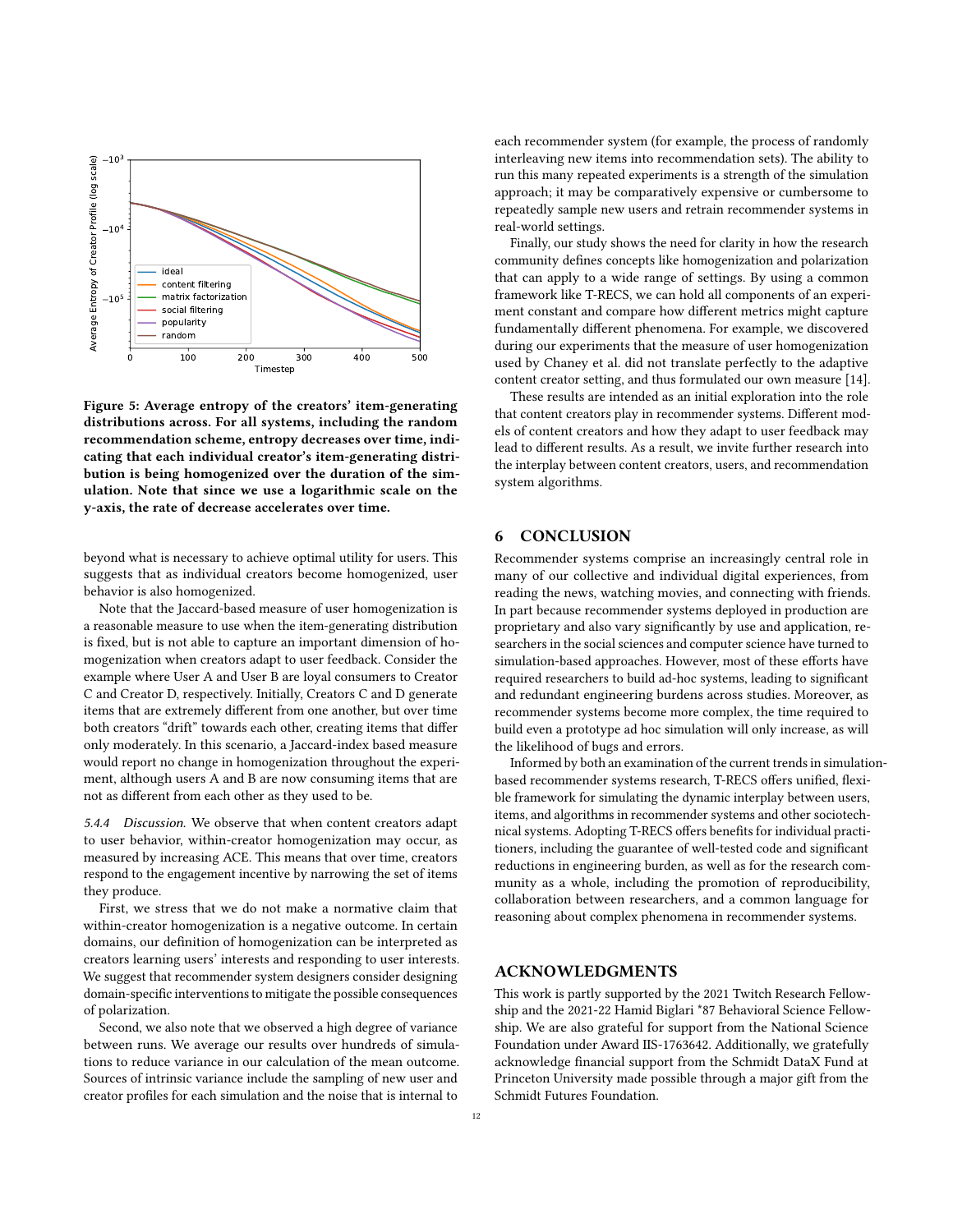# **REFERENCES**

- <span id="page-12-27"></span>[1] Himan Abdollahpouri, Gediminas Adomavicius, Robin Burke, Ido Guy, Dietmar Jannach, Toshihiro Kamishima, Jan Krasnodebski, and Luiz Pizzato. 2020. Multistakeholder recommendation: Survey and research directions. User Modeling and User-Adapted Interaction 30, 1 (2020), 127–158.
- <span id="page-12-12"></span>[2] Charu C Aggarwal. 2016. Ensemble-based and hybrid recommender systems. In Recommender systems. Springer, 199–224.
- <span id="page-12-31"></span>[3] Muhammad Ali, Piotr Sapiezynski, Miranda Bogen, Aleksandra Korolova, Alan Mislove, and Aaron Rieke. 2019. Discrimination through optimization: How Facebook's Ad delivery can lead to biased outcomes. Proceedings of the ACM on Human-Computer Interaction 3, CSCW (2019), 1–30.
- <span id="page-12-5"></span>[4] Guy Aridor, Duarte Goncalves, and Shan Sikdar. 2020. Deconstructing the Filter Bubble: User Decision-Making and Recommender Systems. In Fourteenth ACM Conference on Recommender Systems. 82–91.
- <span id="page-12-24"></span>[5] Robert Axelrod. 1997. The complexity of cooperation: Agent-based models of competition and collaboration. Vol. 3. Princeton University Press.
- <span id="page-12-2"></span>[6] Eytan Bakshy, Solomon Messing, and Lada A Adamic. 2015. Exposure to ideologically diverse news and opinion on Facebook. Science 348, 6239 (2015), 1130–1132.
- <span id="page-12-29"></span>[7] Omer Ben-Porat and Moshe Tennenholtz. 2018. A game-theoretic approach to recommendation systems with strategic content providers.  $arXiv$  preprint arXiv:1806.00955 (2018).
- <span id="page-12-20"></span>[8] Sushil Bikhchandani, David Hirshleifer, and Ivo Welch. 1998. Learning from the behavior of others: Conformity, fads, and informational cascades. Journal of economic perspectives 12, 3 (1998), 151–170.
- <span id="page-12-23"></span>[9] Eric Bonabeau. 2002. Agent-based modeling: Methods and techniques for simulating human systems. Proceedings of the national academy of sciences 99, suppl 3 (2002), 7280–7287.
- <span id="page-12-35"></span>[10] Andrei Borshchev, Sally Brailsford, Leonid Churilov, and Brian Dangerfield. 2014. Multi-method modelling: AnyLogic. Discrete-event simulation and system dynamics for management decision making (2014), 248–279.
- <span id="page-12-41"></span>[11] Dimitrios Bountouridis, Jaron Harambam, Mykola Makhortykh, Mónica Marrero, Nava Tintarev, and Claudia Hauff. 2019. SIREN: A simulation framework for understanding the effects of recommender systems in online news environments. In Proceedings of the conference on fairness, accountability, and transparency.
- <span id="page-12-28"></span>[12] Robin Burke. 2017. Multisided fairness for recommendation. arXiv preprint arXiv:1707.00093 (2017).
- <span id="page-12-15"></span>[13] Robin Burke, Nasim Sonboli, and Aldo Ordonez-Gauger. 2018. Balanced neighborhoods for multi-sided fairness in recommendation. In Conference on Fairness, Accountability and Transparency. PMLR, 202–214.
- <span id="page-12-6"></span>[14] Allison J. B. Chaney, Brandon M. Stewart, and Barbara E. Engelhardt. 2018. How Algorithmic Confounding in Recommendation Systems Increases Homogeneity and Decreases Utility. In Proceedings of the 12th ACM Conference on Recommender Systems (Vancouver, British Columbia, Canada) (RecSys '18).
- <span id="page-12-11"></span>[15] Heng-Tze Cheng, Levent Koc, Jeremiah Harmsen, Tal Shaked, Tushar Chandra, Hrishi Aradhye, Glen Anderson, Greg Corrado, Wei Chai, Mustafa Ispir, et al. 2016. Wide & deep learning for recommender systems. In Proceedings of the 1st workshop on deep learning for recommender systems. 7–10.
- <span id="page-12-7"></span>[16] Giovanni Luca Ciampaglia, Azadeh Nematzadeh, Filippo Menczer, and Alessandro Flammini. 2018. How algorithmic popularity bias hinders or promotes quality. Scientific reports 8 (2018).
- <span id="page-12-30"></span>[17] Kelley Cotter. 2019. Playing the visibility game: How digital influencers and algorithms negotiate influence on Instagram. New Media & Society 21, 4 (2019), 895–913.
- <span id="page-12-46"></span>[18] Christian S. Crandall and Jeffrey W. Sherman. 2016. On the scientific superiority of conceptual replications for scientific progress. Journal of Experimental Social Psychology 66 (2016), 93–99. Publisher: Elsevier.
- <span id="page-12-42"></span>[19] Alexander D'Amour, Hansa Srinivasan, James Atwood, Pallavi Baljekar, D Sculley, and Yoni Halpern. 2020. Fairness is not static: deeper understanding of long term fairness via simulation studies. In Proceedings of the 2020 Conference on Fairness, Accountability, and Transparency.
- <span id="page-12-34"></span>[20] Scott De Marchi and Scott E Page. 2014. Agent-based models. Annual Review of political science 17 (2014), 1–20.
- <span id="page-12-16"></span>[21] Sarah Dean, Sarah Rich, and Benjamin Recht. 2020. Recommendations and user agency: the reachability of collaboratively-filtered information. In Proceedings of the 2020 Conference on Fairness, Accountability, and Transparency. 436–445.
- <span id="page-12-48"></span>[22] Michael D Ekstrand. 2020. LensKit for Python: Next-Generation Software for Recommender Systems Experiments. In Proceedings of the 29th ACM International Conference on Information & Knowledge Management. 2999–3006.
- <span id="page-12-25"></span>[23] Joshua M Epstein and Robert Axtell. 1996. Growing artificial societies: social science from the bottom up. Brookings Institution Press.
- <span id="page-12-1"></span>[24] Max Fischer and Amanda Taub. 2019. How YouTube Radicalized Brazil. The New York Times (2019). [https://www.nytimes.com/2019/08/11/world/americas/](https://www.nytimes.com/2019/08/11/world/americas/youtube-brazil.html) [youtube-brazil.html](https://www.nytimes.com/2019/08/11/world/americas/youtube-brazil.html)
- <span id="page-12-3"></span>[25] Richard Fletcher and Rasmus Kleis Nielsen. 2018. Automated serendipity: The effect of using search engines on news repertoire balance and diversity. Digital Journalism 6, 8 (2018), 976–989.
- <span id="page-12-22"></span>[26] Adrien Friggeri, Lada Adamic, Dean Eckles, and Justin Cheng. 2014. Rumor cascades. In Proceedings of the International AAAI Conference on Web and Social Media, Vol. 8.
- <span id="page-12-36"></span>[27] Kiran Garimella, Aristides Gionis, Nikos Parotsidis, Nikolaj Tatti, et al. 2017. Balancing information exposure in social networks. In IEEE Conference on Neural Information Processing Systems.
- <span id="page-12-8"></span>[28] Daniel Geschke, Jan Lorenz, and Peter Holtz. 2019. The triple-filter bubble: Using agent-based modelling to test a meta-theoretical framework for the emergence of filter bubbles and echo chambers. British Journal of Social Psychology 58, 1 (2019), 129–149.
- <span id="page-12-37"></span>[29] Sharad Goel, Ashton Anderson, Jake Hofman, and Duncan J. Watts. 2016. The structural virality of online diffusion. Management Science 62, 1 (2016), 180–196.
- <span id="page-12-19"></span>[30] Michael Golebiewski and Danah Boyd. 2018. Data voids: Where missing data can easily be exploited. (2018).
- <span id="page-12-10"></span>[31] Carlos A. Gomez-Uribe and Neil Hunt. 2016. The Netflix Recommender System: Algorithms, Business Value, and Innovation. ACM Trans. Manage. Inf. Syst. 6, 4, Article 13 (Dec. 2016), 19 pages.<https://doi.org/10.1145/2843948>
- <span id="page-12-4"></span>[32] Aniko Hannak, Piotr Sapiezynski, Arash Molavi Kakhki, Balachander Krishnamurthy, David Lazer, Alan Mislove, and Christo Wilson. 2013. Measuring personalization of web search. In Proceedings of the 22nd international conference on World Wide Web. 527–538.
- <span id="page-12-33"></span>[33] F Maxwell Harper and Joseph A Konstan. 2015. The movielens datasets: History and context. Acm transactions on interactive intelligent systems (tiis) 5, 4 (2015),  $1 - 19.$
- <span id="page-12-45"></span>[34] Charles R. Harris, K. Jarrod Millman, Stéfan J van der Walt, Ralf Gommers, Pauli Virtanen, David Cournapeau, Eric Wieser, Julian Taylor, Sebastian Berg, Nathaniel J. Smith, Robert Kern, Matti Picus, Stephan Hoyer, Marten H. van Kerkwijk, Matthew Brett, Allan Haldane, Jaime Fernández del Río, Mark Wiebe, Pearu Peterson, Pierre Gérard-Marchant, Kevin Sheppard, Tyler Reddy, Warren Weckesser, Hameer Abbasi, Christoph Gohlke, and Travis E. Oliphant. 2020. Array programming with NumPy. Nature 585 (2020), 357–362. [https://doi.org/](https://doi.org/10.1038/s41586-020-2649-2) [10.1038/s41586-020-2649-2](https://doi.org/10.1038/s41586-020-2649-2)
- <span id="page-12-26"></span>[35] Daniel Heard, Gelonia Dent, Tracy Schifeling, and David Banks. 2015. Agentbased models and microsimulation. Annual Review of Statistics and Its Application 2 (2015), 259–272.
- <span id="page-12-13"></span>[36] Jonathan L Herlocker, Joseph A Konstan, Loren G Terveen, and John T Riedl. 2004. Evaluating collaborative filtering recommender systems. ACM Transactions on Information Systems (TOIS) 22, 1 (2004), 5–53.
- <span id="page-12-0"></span>[37] Ryan Holmes. 2016. The Problem Isn't Fake News, It's Bad Algorithms — Here's Why. Observer (2016). [https://observer.com/2016/12/the-problem-isnt-fake](https://observer.com/2016/12/the-problem-isnt-fake-news-its-bad-algorithms-heres-why/)[news-its-bad-algorithms-heres-why/](https://observer.com/2016/12/the-problem-isnt-fake-news-its-bad-algorithms-heres-why/)
- <span id="page-12-32"></span>[38] Homa Hosseinmardi, Amir Ghasemian, Aaron Clauset, David M Rothschild, Markus Mobius, and Duncan J Watts. 2020. Evaluating the scale, growth, and origins of right-wing echo chambers on YouTube. arXiv preprint arXiv:2011.12843 (2020).
- <span id="page-12-47"></span>[39] Yifan Hu, Yehuda Koren, and Chris Volinsky. 2008. Collaborative filtering for implicit feedback datasets. In 2008 Eighth IEEE International Conference on Data Mining. Ieee, 263–272.
- <span id="page-12-14"></span>[40] Neil Hurley and Mi Zhang. 2011. Novelty and diversity in top-n recommendation– analysis and evaluation. ACM Transactions on Internet Technology (TOIT) 10, 4 (2011), 1–30.
- <span id="page-12-44"></span>[41] Eugene Ie, Chih wei Hsu, Martin Mladenov, Vihan Jain, Sanmit Narvekar, Jing Wang, Rui Wu, and Craig Boutilier. 2019. RecSim: A Configurable Simulation Platform for Recommender Systems. (2019). arXiv[:1909.04847](https://arxiv.org/abs/1909.04847) [cs.LG]
- <span id="page-12-9"></span>[42] Taylor Gordon Ivan Medvedev, Haotian Wu. 2019. Powered by AI: Instagram's Explore recommender system. Facebook AI Blog (2019). [https://ai.facebook.com/](https://ai.facebook.com/blog/powered-by-ai-instagrams-explore-recommender-system/) [blog/powered-by-ai-instagrams-explore-recommender-system/](https://ai.facebook.com/blog/powered-by-ai-instagrams-explore-recommender-system/)
- <span id="page-12-18"></span>[43] Dietmar Jannach and Gediminas Adomavicius. 2016. Recommendations with a purpose. In Proceedings of the 10th ACM conference on recommender systems.  $7-10.$
- <span id="page-12-38"></span>[44] Ray Jiang, Silvia Chiappa, Tor Lattimore, András György, and Pushmeet Kohli. 2019. Degenerate feedback loops in recommender systems. In Proceedings of the 2019 AAAI/ACM Conference on AI, Ethics, and Society. 383–390.
- <span id="page-12-17"></span>[45] Toshihiro Kamishima, Shotaro Akaho, Hideki Asoh, and Jun Sakuma. 2018. Recommendation independence. In Conference on Fairness, Accountability and Transparency. PMLR, 187–201.
- <span id="page-12-43"></span>[46] Karl Krauth, Sarah Dean, Alex Zhao, Wenshuo Guo, Mihaela Curmei, Benjamin Recht, and Michael I Jordan. 2020. Do Offline Metrics Predict Online Performance in Recommender Systems? arXiv preprint arXiv:2011.07931 (2020).
- <span id="page-12-39"></span>[47] Eun Lee, Fariba Karimi, Claudia Wagner, Hang-Hyun Jo, Markus Strohmaier, and Mirta Galesic. 2019. Homophily and minority-group size explain perception biases in social networks. Nature Human Behaviour 3, 10 (2019), 1078–1087.
- <span id="page-12-21"></span>[48] Rebecca Lewis. 2018. Alternative influence: Broadcasting the reactionary right on YouTube. Data & Society 18 (2018).
- <span id="page-12-40"></span>[49] Dongwon Lim, Hwansoo Lee, Hang-Jung ZO, and Andrew Ciganek. 2014. Opinion formation in the digital divide. The Journal of Artificial Societies and Social Simulation 17, 1 (2014).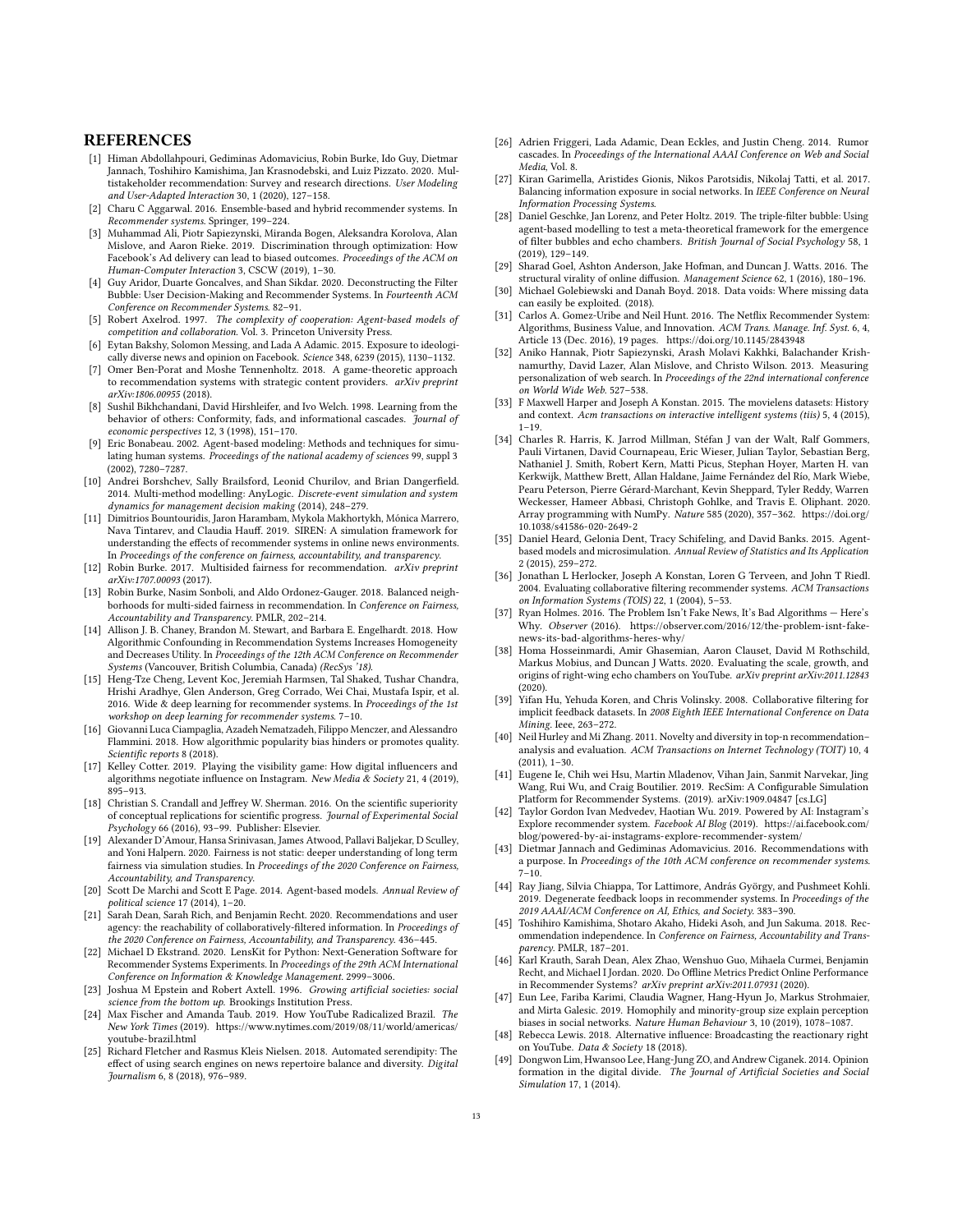- <span id="page-13-17"></span>[50] Helmut Lorek and Michael Sonnenschein. 1999. Modelling and simulation software to support individual-based ecological modelling. Ecological Modelling 115, 2-3 (1999), 199–216.
- <span id="page-13-19"></span>[51] Megan McCluskey. [n.d.]. These TikTok Creators Say They're Still Being Suppressed for Posting Black Lives Matter Content. Time ([n. d.]). [https://web.archive.](https://web.archive.org/web/20210325170448/https://time.com/5863350/tiktok-black-creators/) [org/web/20210325170448/https://time.com/5863350/tiktok-black-creators/](https://web.archive.org/web/20210325170448/https://time.com/5863350/tiktok-black-creators/)
- <span id="page-13-29"></span>[52] Martin Mladenov, Chih-Wei Hsu, Vihan Jain, Eugene Ie, Christopher Colby, Nicolas Mayoraz, Hubert Pham, Dustin Tran, Ivan Vendrov, and Craig Boutilier. 2021. RecSim NG: Toward Principled Uncertainty Modeling for Recommender Ecosystems. arXiv preprint arXiv:2103.08057 (2021).
- <span id="page-13-34"></span>[53] Bojan Mohar and Tomaž Pisanski. 1988. How to compute the Wiener index of a graph. Journal of mathematical chemistry 2, 3 (1988), 267–277.
- <span id="page-13-18"></span>[54] Kevin Munger and Joseph Phillips. 2020. Right-Wing YouTube: A Supply and Demand Perspective. The International Journal of Press/Politics (2020), 1940161220964767.
- <span id="page-13-13"></span>[55] Luke Munn. 2019. Alt-right pipeline: Individual journeys to extremism online. First Monday (2019).
- <span id="page-13-21"></span>[56] HR Nasrinpour, MR Friesen, and RD McLeod. 2016. An agent-based model of message propagation in the Facebook electronic social network. preprint. arXiv preprint arXiv:1611.07454 (2016).
- <span id="page-13-20"></span>[57] Tien T Nguyen, Pik-Mai Hui, F Maxwell Harper, Loren Terveen, and Joseph A Konstan. 2014. Exploring the filter bubble: the effect of using recommender systems on content diversity. In Proceedings of the 23rd international conference on World wide web. ACM, 677–686.
- <span id="page-13-0"></span>[58] Eli Pariser. 2011. The filter bubble: How the new personalized web is changing what we read and how we think. Penguin.
- <span id="page-13-31"></span>[59] F. Pedregosa, G. Varoquaux, A. Gramfort, V. Michel, B. Thirion, O. Grisel, M. Blondel, P. Prettenhofer, R. Weiss, V. Dubourg, J. Vanderplas, A. Passos, D. Cournapeau, M. Brucher, M. Perrot, and E. Duchesnay. 2011. Scikit-learn: Machine Learning in Python. Journal of Machine Learning Research 12 (2011), 2825–2830.
- <span id="page-13-3"></span>[60] Nicola Perra and Luis EC Rocha. 2019. Modelling opinion dynamics in the age of algorithmic personalisation. Scientific reports 9, 1 (2019), 1–11.
- <span id="page-13-37"></span>[61] Al Mamunur Rashid, Istvan Albert, Dan Cosley, Shyong K Lam, Sean M McNee, Joseph A Konstan, and John Riedl. 2002. Getting to know you: learning new user preferences in recommender systems. In Proceedings of the 7th international conference on Intelligent User Interfaces. 127–134.
- <span id="page-13-6"></span>[62] Steffen Rendle, Christoph Freudenthaler, Zeno Gantner, and Lars Schmidt-Thieme. 2012. BPR: Bayesian personalized ranking from implicit feedback. arXiv preprint arXiv:1205.2618 (2012).
- <span id="page-13-35"></span>[63] Manoel Horta Ribeiro, Raphael Ottoni, Robert West, Virgílio AF Almeida, and Wagner Meira Jr. 2020. Auditing radicalization pathways on YouTube. In Proceedings of the 2020 conference on fairness, accountability, and transparency. 131–141.
- <span id="page-13-22"></span>[64] Francesco Ricci, Lior Rokach, and Bracha Shapira. 2011. Introduction to recommender systems handbook. In Recommender systems handbook. Springer,  $1 - 35.$
- <span id="page-13-28"></span>[65] David Rohde, Stephen Bonner, Travis Dunlop, Flavian Vasile, and Alexandros Karatzoglou. 2018. Recogym: A reinforcement learning environment for the problem of product recommendation in online advertising. arXiv preprint arXiv:1808.00720 (2018).
- <span id="page-13-14"></span>[66] Matthew J Salganik, Peter Sheridan Dodds, and Duncan J Watts. 2006. Experimental study of inequality and unpredictability in an artificial cultural market. science 311, 5762 (2006), 854–856.
- <span id="page-13-16"></span>[67] Thomas C Schelling. 1971. Dynamic models of segregation. Journal of mathematical sociology 1, 2 (1971), 143–186.
- <span id="page-13-30"></span>[68] Sven Schmit and Carlos Riquelme. 2018. Human interaction with recommendation systems. In International Conference on Artificial Intelligence and Statistics. PMLR, 862–870.
- <span id="page-13-36"></span>[69] Ken Shoemake. 1985. Animating rotation with quaternion curves. In Proceedings of the 12th annual conference on Computer graphics and interactive techniques. 245–254.
- <span id="page-13-5"></span>[70] Joan E. Solsman. 2018. YouTube's AI is the puppet master over most of what you watch. CNET (2018). [https://www.cnet.com/news/youtube-ces-2018-neal](https://www.cnet.com/news/youtube-ces-2018-neal-mohan/)[mohan/](https://www.cnet.com/news/youtube-ces-2018-neal-mohan/)
- <span id="page-13-25"></span>[71] Wenlong Sun, Sami Khenissi, Olfa Nasraoui, and Patrick Shafto. 2019. Debiasing the human-recommender system feedback loop in collaborative filtering. In Companion Proceedings of The 2019 World Wide Web Conference. 645–651.
- <span id="page-13-11"></span>[72] Cass R. Sunstein. 2001. Republic.com. Princeton University Press.
- [73] Cass R Sunstein. 2009. Going to extremes: How like minds unite and divide. Oxford University Press.
- <span id="page-13-26"></span><span id="page-13-12"></span>[74] Cass R. Sunstein. 2009. Republic.com 2.0. Princeton University Press. [75] Marcella Tambuscio, Diego FM Oliveira, Giovanni Luca Ciampaglia, and Giancarlo Ruffo. 2018. Network segregation in a model of misinformation and

<span id="page-13-23"></span>fact-checking. Journal of Computational Social Science 1, 2 (2018), 261–275. [76] Seth Tisue and Uri Wilensky. 2004. Netlogo: A simple environment for modeling

- complexity. In International conference on complex systems, Vol. 21. Boston, MA, 16–21.
- <span id="page-13-27"></span>[77] Petter Törnberg. 2018. Echo chambers and viral misinformation: Modeling fake news as complex contagion. PloS one 13, 9 (2018), e0203958.
- <span id="page-13-15"></span>[78] Francesca Tripodi. 2018. Searching for alternative facts. Data & Society (2018).
- <span id="page-13-2"></span>Zeynep Tufekci. 2018. YouTube, the Great Radicalizer. The New York Times (2018). [https://www.nytimes.com/2018/03/10/opinion/sunday/youtube-politics](https://www.nytimes.com/2018/03/10/opinion/sunday/youtube-politics-radical.html)[radical.html](https://www.nytimes.com/2018/03/10/opinion/sunday/youtube-politics-radical.html)
- <span id="page-13-33"></span>[80] Pauli Virtanen, Ralf Gommers, Travis E. Oliphant, Matt Haberland, Tyler Reddy, David Cournapeau, Evgeni Burovski, Pearu Peterson, Warren Weckesser, Jonathan Bright, Stéfan J. van der Walt, Matthew Brett, Joshua Wilson, K. Jarrod Millman, Nikolay Mayorov, Andrew R. J. Nelson, Eric Jones, Robert Kern, Eric Larson, C J Carey, İlhan Polat, Yu Feng, Eric W. Moore, Jake VanderPlas, Denis Laxalde, Josef Perktold, Robert Cimrman, Ian Henriksen, E. A. Quintero, Charles R. Harris, Anne M. Archibald, Antônio H. Ribeiro, Fabian Pedregosa, Paul van Mulbregt, and SciPy 1.0 Contributors. 2020. SciPy 1.0: Fundamental Algorithms for Scientific Computing in Python. Nature Methods 17 (2020), 261–272. <https://doi.org/10.1038/s41592-019-0686-2>
- <span id="page-13-1"></span>[81] Soroush Vosoughi, Deb Roy, and Sinan Aral. 2018. The spread of true and false news online. Science 359, 6380 (2018), 1146–1151.
- <span id="page-13-8"></span>[82] Hao Wang, Naiyan Wang, and Dit-Yan Yeung. 2015. Collaborative deep learning for recommender systems. In Proceedings of the 21th ACM SIGKDD international conference on knowledge discovery and data mining. 1235–1244.
- <span id="page-13-24"></span>[83] Uri Wilensky. 1999. NetLogo. [https://ccl.northwestern.edu/netlogo/.](https://ccl.northwestern.edu/netlogo/)
- <span id="page-13-4"></span>[84] Sirui Yao and Bert Huang. 2017. Beyond parity: fairness objectives for collaborative filtering. In Proceedings of the 31st International Conference on Neural Information Processing Systems. 2925–2934.
- <span id="page-13-7"></span>[85] Guanjie Zheng, Fuzheng Zhang, Zihan Zheng, Yang Xiang, Nicholas Jing Yuan, Xing Xie, and Zhenhui Li. 2018. DRN: A deep reinforcement learning framework for news recommendation. In Proceedings of the 2018 World Wide Web Conference. 167–176.
- <span id="page-13-9"></span>[86] Lei Zheng, Vahid Noroozi, and Philip S Yu. 2017. Joint deep modeling of users and items using reviews for recommendation. In Proceedings of the tenth ACM international conference on web search and data mining. 425–434.
- <span id="page-13-10"></span>[87] Cai-Nicolas Ziegler, Sean M McNee, Joseph A Konstan, and Georg Lausen. 2005. Improving recommendation lists through topic diversification. In Proceedings of the 14th international conference on World Wide Web. 22–32.

# A APPENDIX

### <span id="page-13-32"></span>A.1 Replication

A.1.1 Algorithmic confounding (Chaney et al.) In the following sections, we provide more details about our methods reproducing Chaney et al.'s work [\[14\]](#page-12-6). If we have omitted any details, please defer to the assumptions laid out in the original paper.

Recommender system models. Following Chaney et al., we model six types of recommender systems. Each recommender system maintains an internal representation of predicted user preferences and predicted item attributes. Recommendations to each user are based on the predicted user scores, which are themselves a function of the predicted user preferences and predicted item attributes (typically a dot product).

The first model is content-based filtering, which recommends content similar to what users have liked in the past. As Chaney et al. indicate, the predicted user preferences in this model are updated at each step by solving for the least-squares approximation of user attributes using the scipy.optimize.nnls function [\[80\]](#page-13-33). Item attributes are equal to the true item attributes.

Second, we use popularity-based filtering, which serves the most popular items in the systems. In this model, the predicted item attributes is equal to a single number for each item: the total number of interactions that item has received. Predicted user preferences are identical and constant for all users, so that the predicted score for user  $u$  and item  $i$  is simply equal to the number of interactions that item  $i$  has received.

Third, we implement a matrix factorization collaborative filtering model in which a common latent representation of users and items is used to recommend items based on user interaction data. The predicted user preferences and item attributes are generated using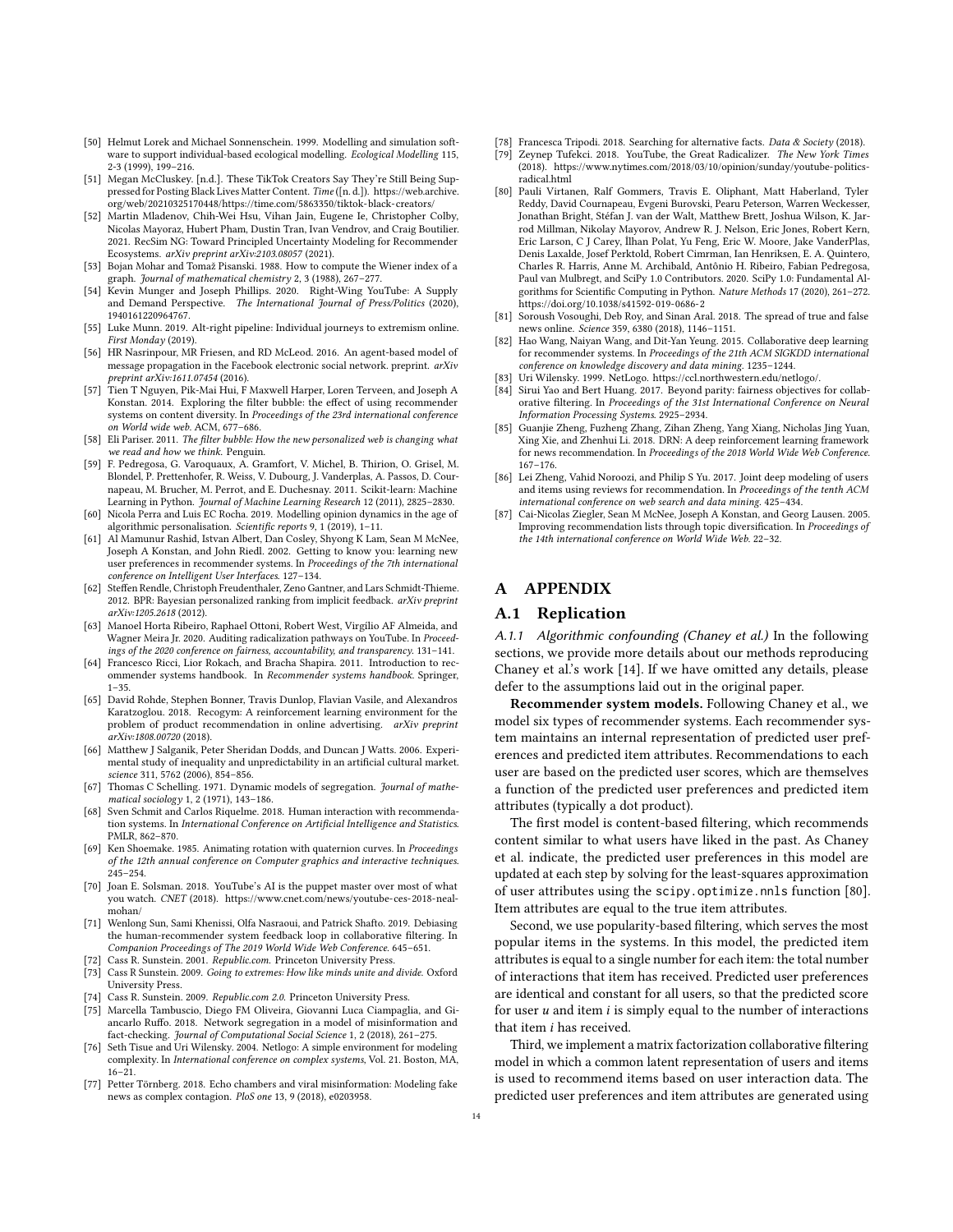| Simulation to study sociotechnical systems |                            |                                                                                              |  |
|--------------------------------------------|----------------------------|----------------------------------------------------------------------------------------------|--|
| Work                                       | Concept                    | Metric(s)                                                                                    |  |
|                                            | <b>Filter bubble</b>       | Average consumption distance at time $t$ and $t - 1$                                         |  |
| Aridor et al. [4]                          | User welfare               | Average realized utility                                                                     |  |
|                                            | Item diversity             | Average normalized pairwise distance between consumed items as seen in [87]                  |  |
|                                            | User homogenization        | Average pairwise Jaccard index (as seen in [14])                                             |  |
| Chaney et al. [14]                         | User homogenization        | Jaccard index on the sets of seen items by pairs of users                                    |  |
|                                            | Differential item consump- | Gini index on the distribution of consumed items                                             |  |
|                                            | tion                       |                                                                                              |  |
| Ciampaglia et al. [16]                     | User welfare               | Average quality of items                                                                     |  |
|                                            | Faithfulness               | Kendall rank correlation between popularity and quality of items                             |  |
| Garimella et al. [27]                      | <b>Filter bubble</b>       | Expected number of users exposed to both or neither of two items (representing viewpoints)   |  |
| Geschke et al. [28]                        |                            | Mean distances between users and items/item sharers/friends                                  |  |
|                                            | Echo chamber               | Visual analysis of clustering                                                                |  |
| Goel et al. [29]                           | Structural virality        | Wiener index of diffusion tree [53]                                                          |  |
| Jiang et al. [44]                          | Echo chamber               | Distance between initial user interests and final user interests (weak or strong degeneracy) |  |
|                                            | <b>Filter bubble</b>       | Speed of degeneracy                                                                          |  |
| Lee et al. $[47]$                          | Social perception bias     | Error of individuals in estimating true prevalence of binary attribute                       |  |
| Lim et al. $[49]$                          | Polarization               | Number of clusters, Herfindahl-Hirschman Index (HHI), proportion of agents in major-         |  |
|                                            |                            | ity/minority clusters, speed of convergence                                                  |  |
| Nasrinpour et al. [56]                     | Virality                   | Number of interactions (reads, reposts)                                                      |  |
| Perra and Rocha <sup>[60]</sup>            | Polarization               | Prevalence of opinions over time                                                             |  |
|                                            | Echo chamber               | Distribution of neighbors holding the majority or minority opinion at end of simulation,     |  |
|                                            |                            | relative to start of simulation                                                              |  |
| Sun et al. [71]                            | Accuracy                   | Root Mean Squared Error                                                                      |  |
|                                            | Popularity bias            | Gini coefficient                                                                             |  |
| Tambuscio et al. [75]                      | Spread of misinformation   | Fraction of infected users at equilibrium, state transition rates                            |  |
|                                            | Echo chamber               | Custom generative model for segregated network                                               |  |
|                                            | Virality                   | Probability that majority of nodes are "infected"                                            |  |
| Törnberg [77]                              | Network polarization       | Increased ties within cluster, decreased ties from cluster to outside                        |  |
|                                            | Opinion polarization       | Probability that neighboring nodes have similar activation thresholds                        |  |
| Yao and Huang [84]                         | Group unfairness           | Four different unfairness metrics                                                            |  |

Table 2: Simulation literature survey. Note that many different metrics are used to assess the dimensions of various concepts. Concepts that are similar in nature are given the same color.

the alternating least squares approach [\[39\]](#page-12-47) implemented in the LensKit library [\[22\]](#page-12-48). Note that this matrix factorization model is not identical to the model used by Chaney et al.

Fourth, we implement social-based filtering, which recommends items based on the preferences of users in their social network. In this model, predicted user preferences are represented with an adjacency matrix that includes the connections between users. Following Chaney et al., we generate this adjacency matrix from the covariance matrix of true user preferences.

Lastly, we provide two baseline models: a random recommender system and an ideal recommender system. The former serves random items to users. The latter presents items based on the users' true utility.

Synthetic data. Next, we generate the user and item data. The actual user preferences U are represented as a  $|U| \times |A|$  matrix, where  $|U| = 100$  is the number of users and  $|A| = 20$  is the number of *attributes* describing each user. The *i*-th row of  $U$  contains the attributes describing user  $u_i$ . The values of the rows were drawn from

a Dirichlet distribution with parameters as specified by Chaney et al.

Each model requires a distinct representation of the predicted user preferences  $\hat{U}$ . In content-based filtering, predicted user preferences are a  $|U| \times |A|$  matrix with the same properties as the actual user preference matrix  $U$ . In the popularity-based recommender system,  $\hat{U}$  is a  $|U| \times 1$  matrix with all elements equal to 1, as the predictions of the system are the same for all users (recall that predictions are calculated with the dot product of the user item matrices). In our collaborative filtering model, we use matrix factorization; therefore, predicted user profiles are a  $|U| \times k$  matrix, with  $k$  being the number of features in the latent representation. In our social-based filtering model, we represent the users' social networks in  $\hat{U}$ ; therefore,  $\hat{U}$  is a  $|U| \times |U|$  matrix.

Items in the system are represented by a matrix I of size  $|I| \times |A|$ , where  $|I| = 1000$  is the total number of items and  $|A| = 20$  is the number of attributes that describe each item, analogously to matrix  $U$  for users. The values of the rows were drawn from a Dirichlet distribution with parameters as specified by Chaney et al.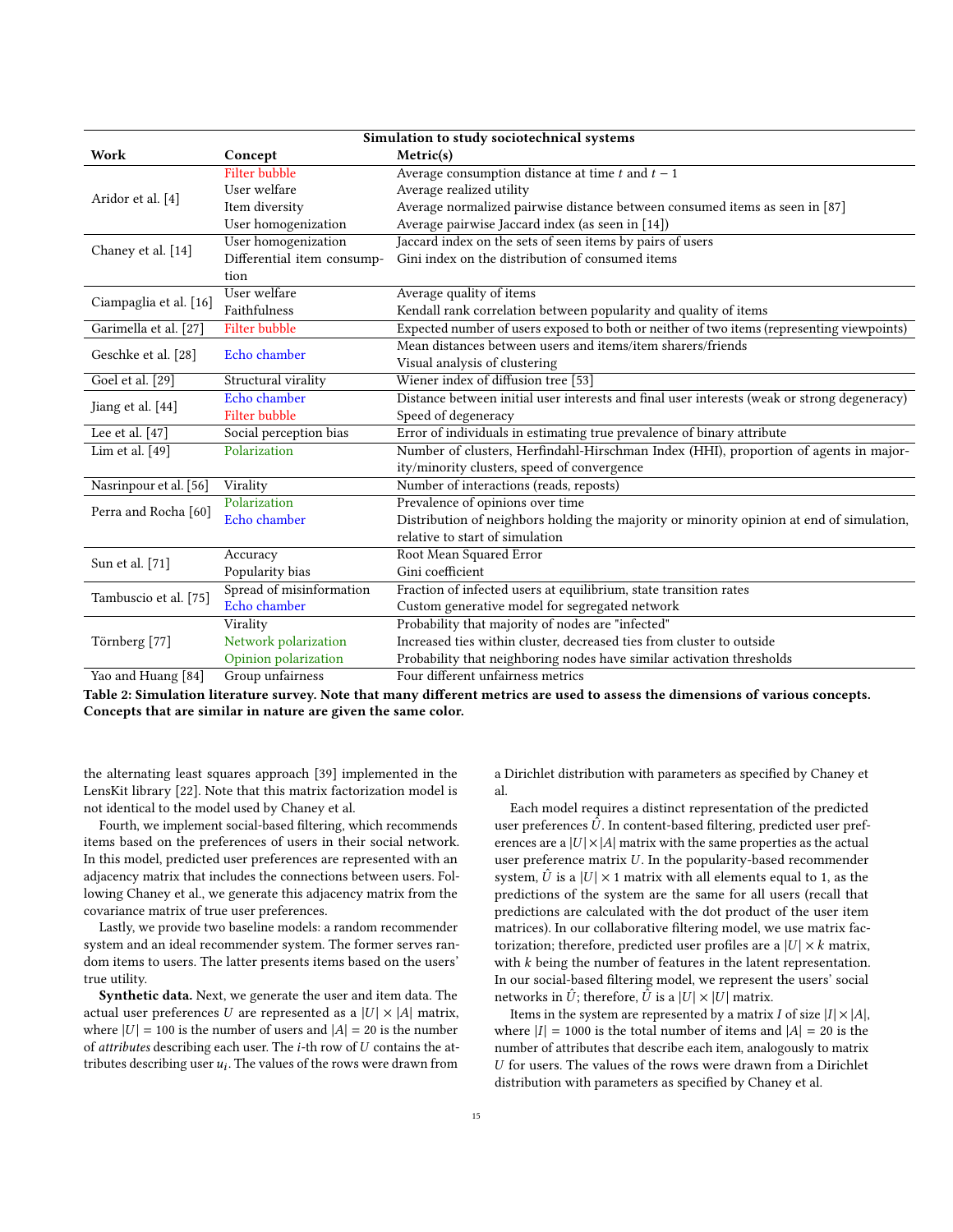We additionally calculate users' *utility* as defined by Chaney et al. We specifically distinguish between true utility and known utility. The latter is the fraction of true utility known to users and is equivalent to the actual user scores in our framework — that is, the scores that the recommender systems predict.

True and known utilities are represented with two distinct matrices of size  $|U| \times |I|$ . For a given user u and a given item i, the true utility obtained by  $u$  interacting with  $i$  is sampled from a Beta distribution whose mean is parameterized as the dot product of the  $u$ 's true preferences and  $i$ 's true attributes. From the vantage point of  $u$ , the known utility of interacting with  $i$  is a percentage drawn from a beta distribution with parameters as specified by Chaney et al.

Performance The total time to run the entire set of experiments was just under 3 hours on a laptop with 32 GB of RAM and a 6-core 2.6 GHz processor.

A.1.2 Structural virality (Goel et al.) Performance. Several optimizations were required for our replication effort. First, we had to ensure that the large graphs of millions of users fit into memory during simulation. T-RECS supports scipy sparse matrices [\[80\]](#page-13-33), which allowed our simulations of hundreds of thousands of users to run using just a few gigabytes of RAM. Second, we made thorough use of multiprocessing-based parallelization to generate tens of thousands of simulation runs within days; this was essential because the probability of generating a popular cascade on any given run was extremely low (approximately 0.1%). Examples of using multiprocessing to achieve these speedups are available online at [https://github.com/sunnymatt/t-recs-experiments.](https://github.com/sunnymatt/t-recs-experiments)

A.1.3 Content creators. Performance. We perform 200 separate 500-timestep trials for each of our six recommendation algorithms in approximately six hours. While our simulations were performed on our university's academic computing cluster, the simulations utilized just 4.20 GB of memory, suggesting that the experiments could also be performed on regular desktop or laptop hardware.

# A.2 Internal representation for users and items Challenge: developing a scalable and flexible representation to encode information about users and items.

We considered two different engineering approaches to represent users and items internally:

- (1) Dedicate a data structure to each user and item.
- (2) Dedicate one data structure to all users and another data structure to all items.

While the first approach may be the most natural choice for an object-oriented design and well-suited to emphasizing the unique characteristics of each user and item, the latter has several advantages. First, it scales well with the addition of more users or items. Second, it is flexible because the system does not need to make assumptions on the number of data structures dedicated to users and items, as it will be constant to one. Third, it allows to process user actions on items in parallel.

As seen in previous work [\[14\]](#page-12-6), T-RECS stores information about all the users in the system in one matrix; similarly, all the items are represented with a single matrix. For both users and items, two representations are generated—a ground truth representation and a predicted representation. Therefore, we use a matrix to represent predicted user preferences, and a separate matrix for the actual user preferences.

A.2.1 Actual user preferences. Bidimensional matrix  $U$  with the first dimension equal to the number of users in the recommender system  $(|U|)$ . The second dimension varies with the model. Typically, the *i*-th row represents the preferences of user  $U_i$  ( $i \in \{0, ..., |U| - \}$ 1}). Actual user preferences are unknown to the recommender system and only known to the users.

A.2.2 Predicted user preferences. Bidimensional matrix  $\hat{U}$  with the same properties as  $U$ . This matrix is calculated by the model and represents inferred user preferences.

A.2.3 Item attributes. Bidimensional matrix  $I$  with the second dimension equal to the number of items in the recommender system ( $|I|$ ). The first dimension varies with the model. Typically, the *j*-th column represents the attributes of item  $I_j$   $(j \in \{0, ..., |I|-1\})$ . For simplicity, we assume that the model knows the real item attributes; therefore, predicted item attributes are equal to the actual item attributes.

A.2.4 Actual user scores. Matrix S of dimensions  $|U| \times |I|$ . The element at  $S_{ij}$  represents the ground truth score for user  $U_i$  on item  $I_j$ . These scores are typically used to define the user behavior when giving feedback to items that are presented to them. That is, users will interact with items with the highest predicted actual user score. T-RECS provides two built-in methods to calculate actual user scores: the inner product between actual user preferences and item attributes, or the cosine similarity between the two matrices. Actual user scores are unknown to the recommender system and are only known to the users.

A.2.5 Predicted user scores. Matrix  $\hat{S}$  of dimensions  $|U| \times |I|$ . Predicted user scores have the same dimensions as  $S$ , but are is calculated by the model using  $\hat{U}$  instead of  $U$ . Predicted user scores are used by the model to recommend item to users.

# A.2.6 Metrics. Challenge: instrumenting the simulator to gather information over time about.

A fitting implementation choice for metrics was the observer design pattern, a standard pattern in object-oriented programming that is used when one object (the observer) needs to be "notified" automatically when a second object (the observable) changes. In the case of T-RECS, the model is the observer and the metrics are the observable objects updated at each step. Specifically, we define the observer paradigm with a single observer and multiple observables, as opposed to the traditional pattern with multiple observers and a single observer. Therefore, models can register (i.e., monitor) and unregister (i.e.,, stop monitoring) multiple metrics. Using the observer design pattern also provided flexibility to easily develop and integrate new metrics.

Based on a review of the simulation literature about algorithmic systems (Table [1\)](#page-3-0), we identified two different kinds of metrics: measurements and internal system states. They are both implemented following the observer pattern.

Measurements are designed to calculate quantities of interest about the system as a whole. For example, diversity of content